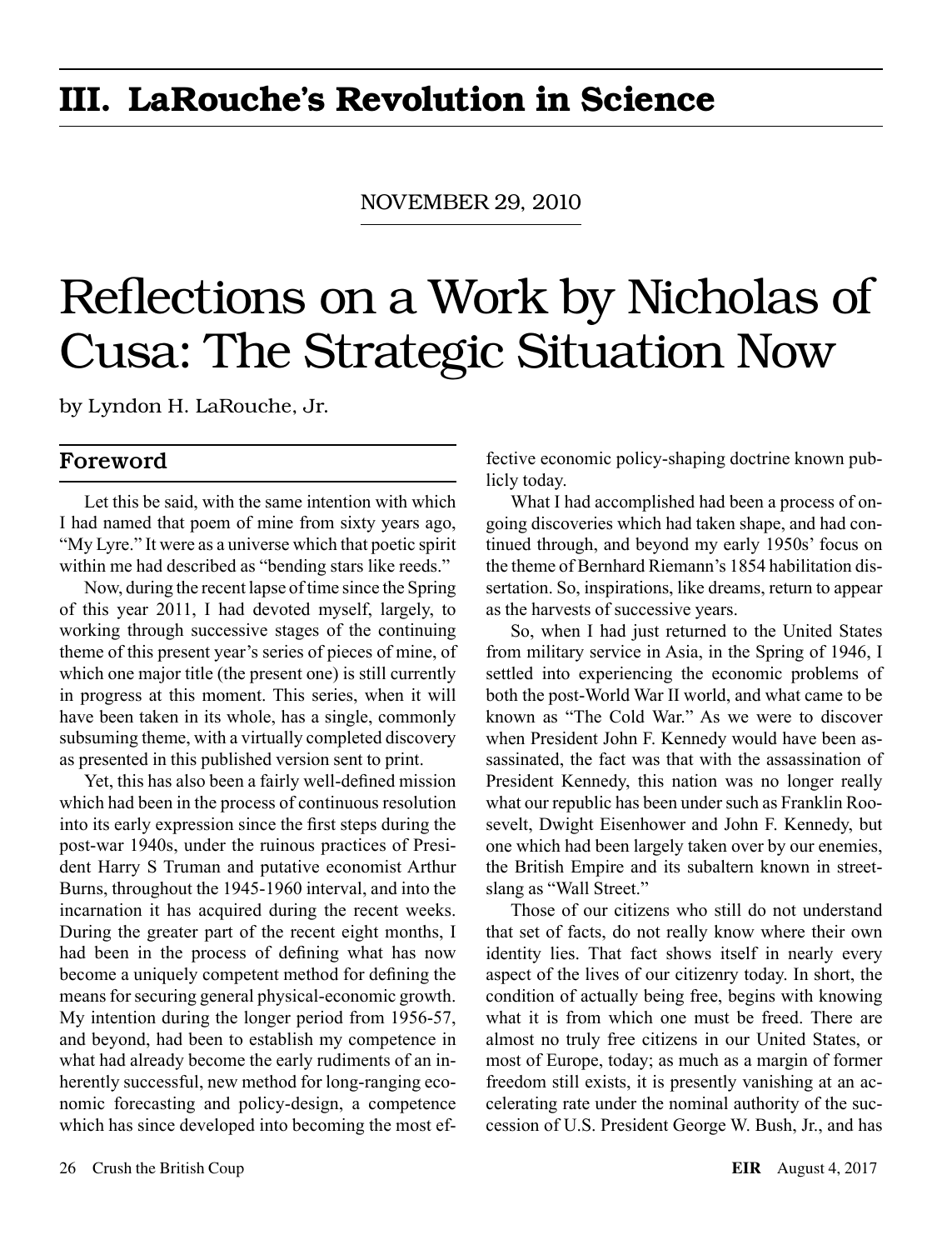now almost vanished under the term of a carbon-copy of the Roman Emperor Nero, the British royal puppet, U.S. President Barack Obama.

If we are to become freed again, as Martin Luther King had said, "free at last," freed from the evil practices of virtual British puppets such as President George W. Bush, Jr., and Barack Obama, we must understand the essential facts concerning our republic's present situation, and recognize how this presently wretched, virtual decade came about, and how that horrid result might be cured.

To that end, as I remind you now, the individual composition which I present here, is a particular element in a continued batched series of related utterances by me, since the now past Spring of this year. There is also a deeper aspect, even in essential elements deep in his-

tory, which are urgently to be reawakened for consideration, for reflection here, now, while I walk with you, the reader, through that experience, in this report, here. This process on which I shall report here, is one which reaches back, from that which might often seem to have been scattered recollections, but which, now, must become a more prominently featured, and muchmatured subject of discussions, such as those discussions published under the impact of my present attention to such continuing, present-day concerns, as they appear to me today. Therefore, I report here on the subject of the ontological implications of the same Classical perspective which had also been already expressed, relatively long ago, by a succession of such exceptional



*"If we are to become free again, as Martin Luther King had said, 'free at last,' freed from the evil practices of virtual British puppets such as President George W. Bush, Jr., and Barack Obama, we must understand the essential facts concerning our republic's present situation, and recognize how this presently wretched, virtual decade came about, and how that horrid result might be cured."*

garded as the end-stage of an entire period of history, an end-stage which is presently closing in upon us with a deadly grip; but, hopefully, it is also the forewarning of the opportunities for a new, better age very soon to begin.

This is a time, not for reporting events, even merely important events; it is time to launch an entirely new quality in world history. So, in the pages of this report, I must report matters here, with that intention, accordingly.

#### **Percy Shelley & History**

When I take into account what I am proud to have accomplished in the course of such a presently continued undertaking as that, up to this time, I must insist, that the original inspiration for this project of mine, is still exemplified in spirit, by the celebrated, concluding paragraph of Percy Bysshe Shelley's **A Defence of Poetry**. On that account, nothing has been left "worn out."

ancient minds as since Heraclitus and Plato.

That recurring experience of ancient through present-day history has been, for me, truly an ancient concern, a concern which is currently expressed for me more and more forcefully as I become older. These concerns have been expressed in publications, especially those of my own and of a rare few others. I refer to those others who are devoted to the subject of the present terms of my evermore-revolutionary definition of the appropriate, ontological basis and design for the needed reform in scientific method for economy, as for today. It is not my advancing age, as such, which defines that difference; it is the ever-more-menacing condition which has already been reached now, a condition of general trans-Atlantic economic breakdown on this planet: a condition which has presently reached a critical point as has happened within the recent several days. Your world, and mine, has now entered a qualitatively new stage of history, which should be re-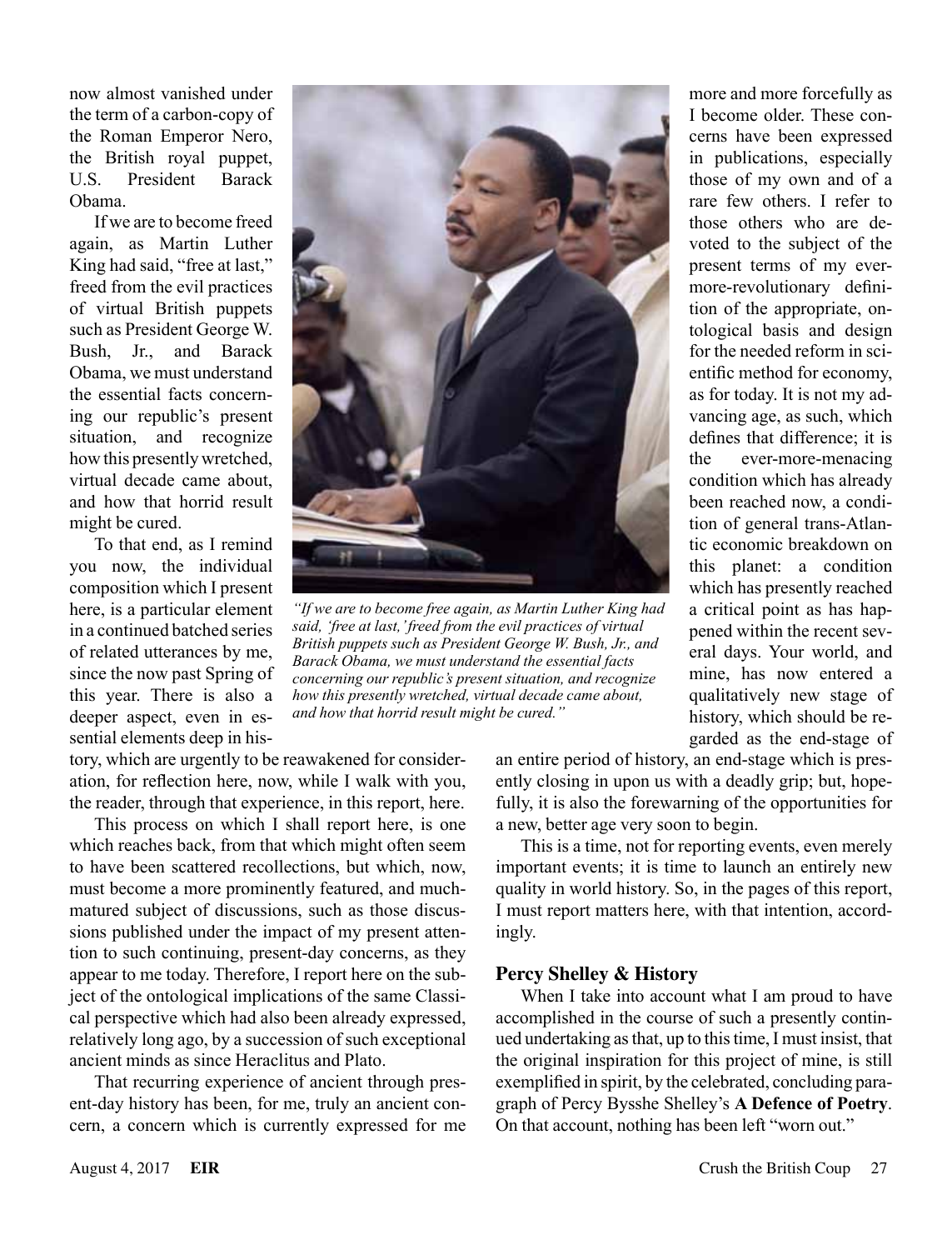Sometimes, as in some persons' reading of Shelley's concluding paragraph for his **A Defence of Poetry**, there had been suspicion expressed by some, that Shelley had left that poem uncompleted. That poem and I have both proven to have been wiser than to permit such a conclusion; in the end, we, of my dedication, have understood that Shelley had ended this work on that publication at the stage when his actual intention in writing that report had been fulfilled by him, and for him, at that point. We must recognize that he had completed his statement made, implicitly to you, on that occasion; it is now your turn—for each of us—to respond to him; have you succeeded in responding with a relevant, decent quality of reaction of your own?

The categorically ontological feature of the course of my own first study of Shelley's composition, a composition which was originally uttered by him about two centuries ago, has left an effect on me which I had experienced repeatedly in the course of both my adolescence, and my adult years to date. Each time I had read Shelley's **A Defence of Poetry**, especially since the immediate post-World War II period, I had come away with an always refreshed expression and in greater strength of conviction. This experience has become an effect on me which may be located in respect to the beautiful temptation which should have been what had aroused Shelley's admirers then (as it certainly did a few). The actual principle of his work, whose internal reality I had discovered on my own account, has now enabled me to report that fact to you, here, and now, in this refreshed, present expression; it is now also expressed for me as a fact which had existed on its own account, as a principle, such as Shelley's own, even long before I had been actually born. We are each, after all, the victim of our parents' generation, and, also, our own.

What I have done, for my part, in this still-ongoing evolution of that maturing drama, is to have brought you, the reader, to a point of confrontation with my own original, living insights into that principle; so, in this manner, I shall now confront you, as I do in this present report. I confront you, with the challenge of your obligation to share my own, still ever-deepening insight into the subject-matter of the ontological implications of the physical notion of what is to be recognized presently, here. I present that as my notion of the principle of the universality of the truly physical principle of metaphor.

#### **Shelley's Method**

As for Shelley's notion itself, classical irony were never a thing unto itself; it were better said, that such ironies as those, are typical of the same relevant points which are to be traced to such as, for example, such English poets as Shakespeare and Shelley. It is the fundamental principle of **irony**, the rarely recognized, true meaning of the physical principle called **metaphor**, which remains, still today, as belonging in very significant part, to the specifically ontological implications of the work of both of those great poets.

For the sake of irony, my native language is, admittedly, English. It is, most emphatically, the American English descended from what had once been the proudly literate region of the New England coast since the founding of New England early during the Seventeenth Century. Nonetheless, I have based my argument here, as I must say, "prudently," such that it includes such European influences as have been expressed, chiefly, as fruits of the tradition passed down to me as it had been created by the greatest English and German poets known to me as those who had lived since, whether sooner or later, in the sunlight and shadows cast by the leaders of the Fifteenth-century Renaissance, for whom my own preferred choice of reference is, for me, their relevance as means for illustrating the true discovery of my America. The principle of metaphor, is not merely physically supreme, but it also reflects the spiritual qualities of their intentions as my own, and that with conceptions such as those which I present as a report of that result in this present publication.

To a certain degree, it might seem to me now, as to some others, that, at the least, my subject here almost speaks for itself. However, I must not only admit, but insist from the outset, that it does not, and could not actually speak for itself; "seems" or "almost," is not "actual"

It is therefore necessary, for my purpose here, that we share this present statement among us with the accompanying assumption that we might wish that the matter were able, at the least, to seem to speak for itself. In fact, sadly, it does not do that, and could not. So, with such reservations taken into account, we might be enabled to adduce the higher wisdom presented to us by the stubbornness of a discovery of that which, in this connection, does not actually speak to us directly for itself, but impels me to work to discover what had not been otherwise revealed.

The great error which needs to be removed from our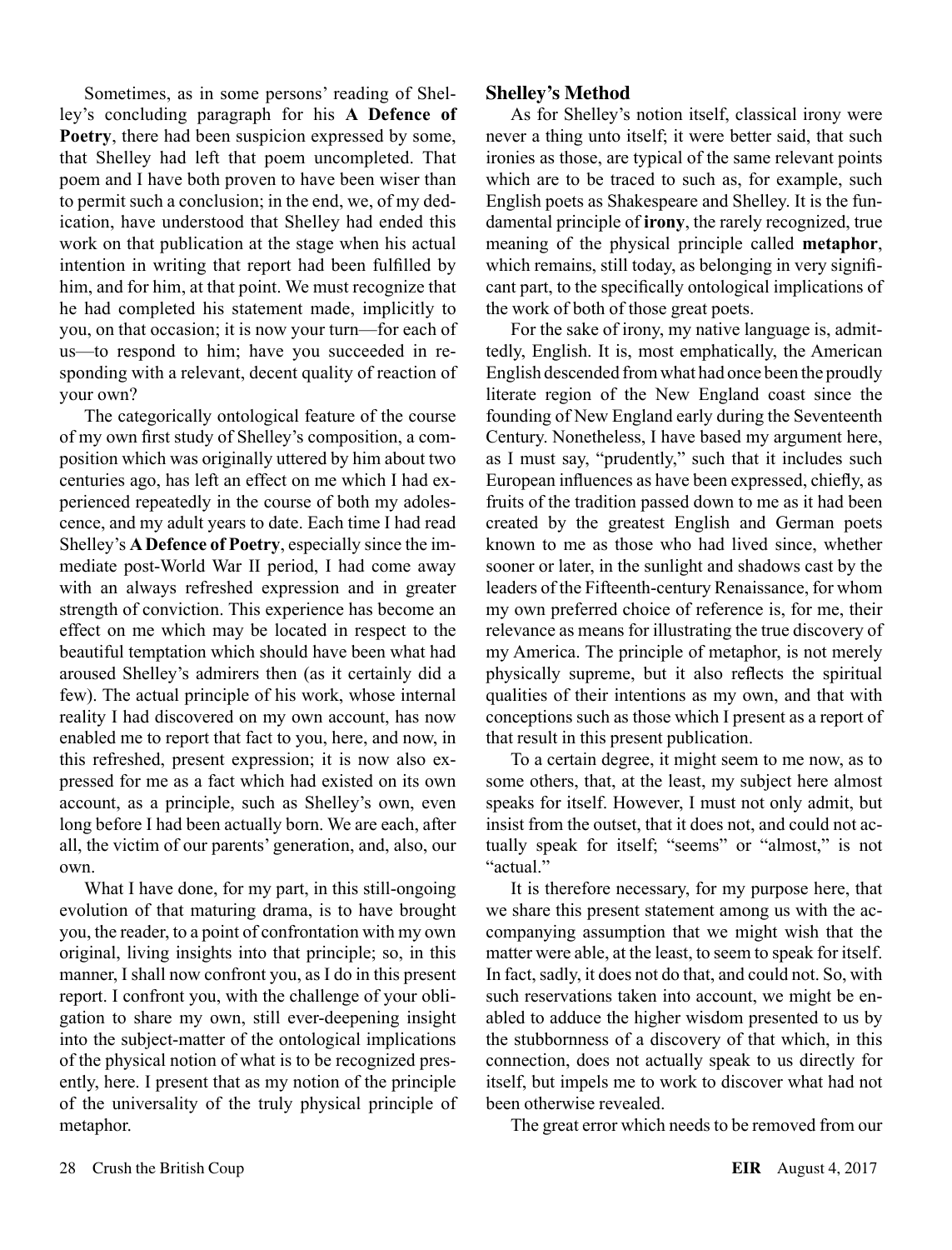

*"I have based my argument here . . . in the sunlight and shadows cast by the leaders of the Fifteenth-Century Renaissance, for whom my own preferred choice of reference is their relevance as means for illustrating the true discovery of my America." The principle of metaphor: "St. Peter Healing with His Shadow," Masaccio (1426); the Brancacci Chapel, Florence.*

mutual considerations between you, the reader, and me, the writer, is to be blamed largely on the cruelly fraudulent, self-inflicted presumptions of the perennially credulous. Blame the folly of the proverbial "true believer": blame the absurdity of the presumption that "truth" lies within the proverbial bounds of "sense certainty."

Worst of it all, is the credulous victim's all too typical, ontological presumption, which is his, or her belief in the actual existence of what is conventionally described as "empty space." Similarly, there is the belief of some foolish students (or professors) of physical science, like those university students, or graduates who failed to comprehend the unique genius of both Johannes Kepler's uniquely original discovery of the actual principle of universal gravitation, as a student who, therefore, lacked insight into the implications of Kepler's great, unique discovery of the true principle of gravitation, a discovery which is also highly relevant in respect to the physical principle which is our subject here. I also mean the implications bearing on the method expressed by the crucially distinct, specific contributions of such later exemplars of science as Bernhard Riemann, Max Planck, Albert Einstein, and Academician V.I. Vernadsky, as considered in that order.

#### **What Is Metaphor?**

I am aware, in a general fashion, of a rather large proportion among those who have acquired a "classroom" sort of apparently literate, but, nonetheless, intellectually failed sort of presumed familiarity with the proper import of the term "metaphor." Of these, a few exceptional persons may even have actually acquired a certain kind of "lookit-up-in-the-back-of-the-book" literacy in the conventional use of the term "metaphor;" but, only a tiny minority among those persons, commands an actually competent insight into the distinctive, strict meaning, and the real significance of what might regarded as the strictly scientific meaning of the Classical "actor" in the Classical drama. I mean one who, himself, fits the standard of metaphor.

A strict meaning of the term "metaphor,"

does not refer to a particular, explicitly direct object, or set of objects; it refers, to an implied simultaneity among a very special quality of several, indirectly related objects.

Consider the case of such an apparent characteristic of such a shadow-like object cast as such a pair, or, more. In such cases we are able to conceptualize the specific effect which accounts for the generation of the shadow of such a pair-wise, or comparable shadow; but we do not "see" the relevant sort of linkage among those considerations which pertain to that which has been either a pair of shadows, or some larger set of such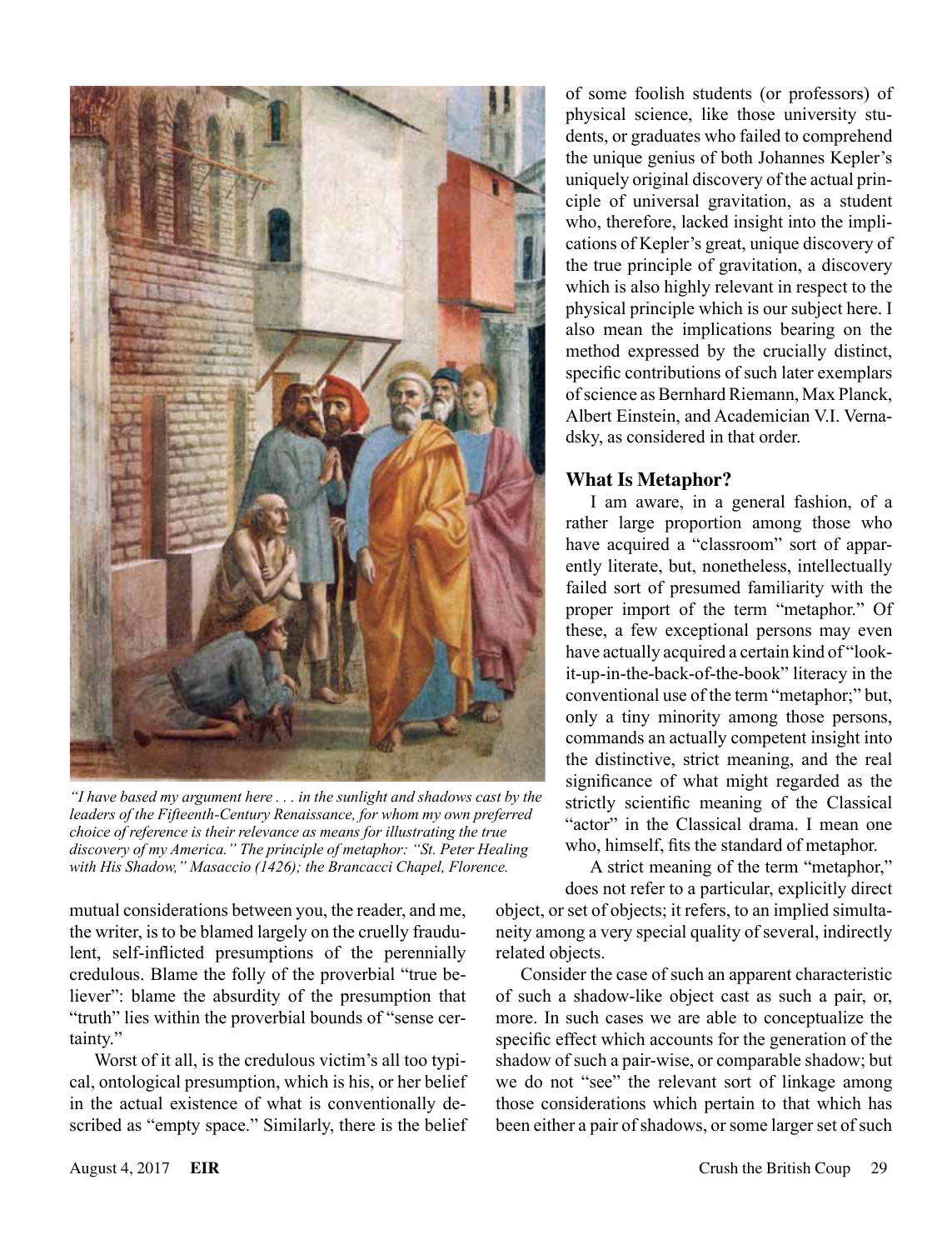an array, as might be defined by named "characters." Functionally, we do not "see" the actual object; the real character is actually performed, not on the stage (even if one were there); it lies in the idea implanted in the minds of the audience viewing the performing actor, or actors; this is to be recognized, not by vision, but as to be seen within the mind of the viewing audience, rather than a projection on a linear screen. It can not be seen with the mere eyes and ears of the audience, but only by means of the superior potentialities of that power of the human mind which creates the images of those personalities called to the mind of the audience by means of a higher power of the human mind, a power of an ontological order higher than any mere brain as such.

For example: imagine two actors on a stage, apparently seeing nothing other than themselves, or one another, each probably terrified by the economic spectacle within the trans-Atlantic region now, or horrified by a mysteriously queer sound emanating from an intellectual darkness by which they are, in effect, overwhelmed.

One of the most useful of such experiences as that, can be presented, with hope of some moderate success, by the proper pedagogical use of the Classical theatrical stage.

There are two principal means for introducing the audience, preferably qualified scientists of the type I might point out to you here, to presentation of an experimental demonstration of the principle of metaphor. There are reasonable alternatives to that approach, but, while defensible approximations, they will fail, nonetheless, in any attempt to come directly to the crucial point of scientific principle. I have presented the nature of the basis in truth for the actually needed solution's crafted attempt at alternatives; but, they can not fail to present difficulties for the person lacking the recommended grounding in method.

I present my preferred argument as follows.

## I. The Physical Science of Mind

In what often passes, unfortunately, for customary doctrine on the subject of the human mind today, the primary emphasis is placed, mistakenly, on the topics of "sense perception" and "the (physical) brain." In modern physical science, the needed healthful change, is away from those popular habits, and must be centered, then, on such sources as the concluding, third section of Bernhard Riemann's habilitation dissertation, and such as the successive developments of what have been specifically Lejeune Dirichlet's and Bernhard Riemann's developments within the category of Abelian Functions. The attempted mathematical reductionist's interpretations of so-called Abelian functions, are to be avoided as being in the likeness of suspected highway-hazards. So, Riemann had forewarned his reader in the concluding sentence of his 1854 habilitation dissertation.

The significance of the argument to be made on this account, is that the act of expressing standard human sense-perception, does not show us the actual function of the physical process on which that evidence depends. In effect, the limitations of our sense-perceptual instruments are the source of the errors which the careless mind imposes upon what careless opinion lends the false identity of "natural." That fault is inherent in the nature of belief in "sense-perception" as being self-evident (as in the literal meaning of "sense-perception"). Sense-perception does not show us the foot, but only the footprint which the foot has created in its passage. In brief, the "actual foot" is invisible to the sensory apparatus; only the virtual shadow (e.g., "the footprint") is visible.

We must proceed from the vantage-point of recognizing that what is customarily treated as sense-certainties, are, in actual practice, merely shadows cast by what the senses do not present to us directly; there, the existence of true science begins. The habituated belief in a primary value for sense-perception is the most vicious systemic folly of the majority of opinion, even among most scientific opinion, still today.

Continue the study of this matter, by extending "the model" of "the foot" to the case in which the "foot" is now extended to the case of a trail of "footprints." The foot itself, including its movements, continues to be actually invisible to the observing person; only the "footprint" (the shadow of the continuous trail of "footprints"), is visible. What, then, is the ontological "place" in which the "foot" itself ("the actual effect") is "visible" in some sense?

Therefore, the actual "foot" in this case, is invisible to the person observing the trail; it is the "virtual shadow" of the series of the merely apparent "footevents," which is the "visible" expression of the presence of the actual "foot." The real action is thus expressed, only in the form of that which is not seen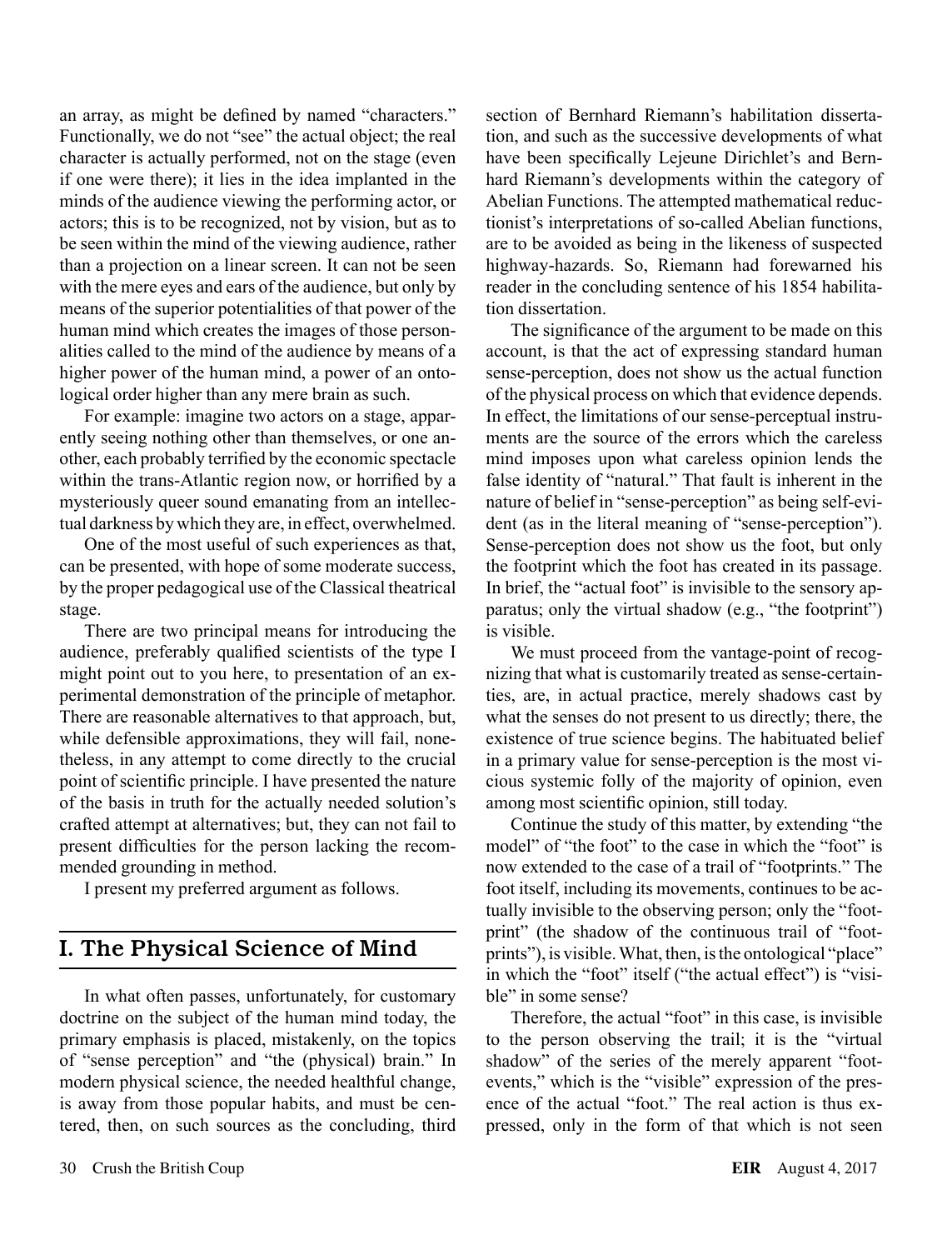

*The famous prologue to Shakespeare's "Henry V" provides "the touch of counterfeit magic which brings on the awe on which the perceived passion of the induced irony in the drama depends for its equivalent of 'life.'"*

#### literally.

So, far, there is nothing which should seem absurd to a competent scientist about any of this. The irony of the imagery lies in the fact that the pre-

sumption of "seeing" is not a direct representation, ontologically, of the actual movement of the foot itself; it is the visual experience of the actual movement of the foot, not the foot itself, which has authored the viewer's sense of the perception of both the object and its motion; it is the duty of the scientist to effect the needed correction in what has been accepted scientific opinion. That now poses the question: "What is 'it' which 'sees' that which is embodied in the actuality of observing the multiply paradoxical characteristic of the array of the attributed motion of the designated object as such?"

Now, consider another aspect of that which bears on such kinds of relations. We have thus, now, entered the domain of Shakespeare's and Shelley's ontological paradoxes. Consider a case of the inherent irony of Shakespeare's "Chorus" from *Henry the Fifth*.

What the occasion of a successful stage performance pretends to regard as merely the appearance of

#### THE LIFE OF HENRY V

#### [1. Prologue]

#### **Enter CHORUS**

Chorus. O for a Muse of fire, that would ascend The brightest heaven of invention: A kingdom for a stage, princes to act,<br>And monarchs to behold the swelling scene. Then should the warlike Harry, like himself, Assume the port of Mars, and at his heels, Leashed in like hounds, should Famine, Sword, and Fire Crouch for employment. But pardon, gentles all, The flat unraised spirits that hath dared On this unworthy scaffold to bring forth to So great an object. Can this cockpit hold The vasty fields of France? or may we cram Within this wooden O the very casques That did affright the air at Agincourt? O, pardon! since a crooked figure may Attest in little place a million; And let us, ciphers to this great accompt, On your imaginary forces work.... Suppose within the girdle of these walls Are now confined two mighty monarchies,  $20$ Whose high upreared and abutting fronts The perilous narrow ocean parts asunder. Piece out our imperfections with your thoughts: Into a thousand parts divide one man, And make imaginary puissance. Think, when we talk of horses, that you see them Printing their proud hoofs i'th'receiving earth: For 'tis your thoughts that now must deck our kings, Carry them here and there: jumping o'er times; 30 Turning th'accomplishment of many years Into an hour-glass: for the which supply, Admit me Chorus to this history; Who prologue-like your humble patience pray, Gently to hear, kindly to judge, our play. ['exit.'

the actors, is the fact that the actors standing in for the ghostlike roles of what are actually performed as the work of the actors, have been implicitly assigned to substitute for the image of the characters which they are played to represent, characters from the play itself, which dwell among us, otherwise, only as inhabitants of the audience's imagination.

Meanwhile, as to the drama as a whole, treat it as if you were being advised by the thinking of the voice of a Shakespeare caught in the moment of his writing the famous prologue from his *Henry the Fifth*. On the crucial implications of the subject of that prologue, it is urgent that the following be said here and now.

The characters who appear on the Classical stage of Shakespeare, are made up to appear as virtually ghosts, not the living bodies of the characters being played. The actual ghosts on whose account the actors per-

form on stage, are to be recognized as actors on stage who are performing the apparent parts of persons which they are actually not; thus, they appear like ghosts attributed to the action of the characters assigned to the drama to perform as ghosts, actual ghosts on stage which the audience chooses to recognize as hypothetically the flesh-and-blood actors, or actor-like objects on stage. However, pay close attention to the fact, that the actors about to appear on the stage are not the real persons (but correspond to a place ostensibly occupied by real persons), while very little of the rest of the impedimenta hauled so onto the stage, is really what it is presumed to represent.

The apparent fault, or, you might say "irony" of the arrangements on stage, is not to be regarded as demanded by the producer's yearning for ready cash, or some other sort of difference expressed as of that category. This feature of the staging of the Classical drama,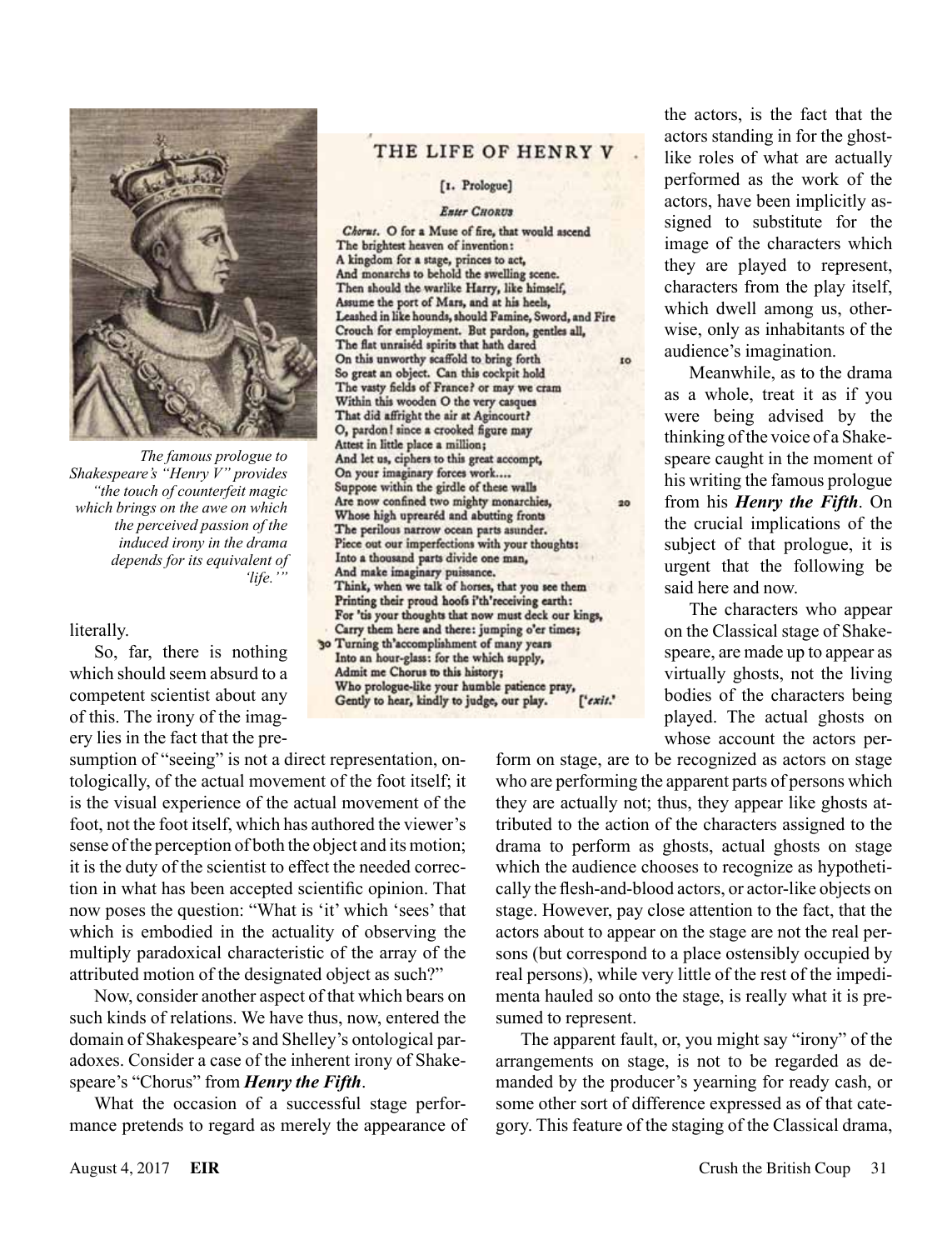is an essential part of the meaning of the entirety of the play, a requirement demanded, as a matter of ontological principle, as in the instance of Lady Macbeth's bloody night-prowl, by that principle of metaphor—the principle of the imagination—on which the competence of all dramatic forms of public events depends, as a matter of the principle of true drama. So, Shakespeare's instructions on the crafting of that spectre which is his Birnam Wood, is the necessary touch of gloomy magic without which the grisly irony of an effective conclusion of the drama were not accomplished. All this and its likeness, is the touch of counterfeit magic which brings on the awe on which the perceived passion of the induced irony in the drama depends for its equivalent of "life."

We must induce in the spectators, and also the players, that sense of "magic" on which the competence of the poetry depends. This is not a "trick." At this point, I must introduce one of my specific clarifications:

Hence, we have, there, a proper sort of conventional image of the principle of metaphor as it bursts the bounds of what are merely entertainments, thus to expose itself as the essential principle of a valid physical science, as, unfortunately relatively few presumed scientists have yet actually grasped this notion. The principle of metaphor must be introduced to the action of the drama, at that junction, for such purposes! On this account, the Classical drama, or its like, passes over from entertainment, to the subject of deeply impassioned, seemingly magical principles situated within an enlarged practice of physical science. It proceeds as follows from this point onward.

Make no mistake; this is a matter of real physical science! It is necessary to make the apparent mere play mimic nature, for the sake of the purpose that senseperception as such can not mimic actual nature; therefore, the poet and dramatist must intimate the magic attributably inherent in history's nature.

#### **Metaphor!**

This expression of the principle of metaphor, is the application to a set of functional relationships represented by what are regarded directly as actions in nature for which the action itself is invisible to ordinary senseperception, but in which for the action itself, even when its nature is physically invisible, we are then potentially enabled to adduce that which remains literally invisible respecting the action recognizable as being of this type of action. This notion tends to be made clear when one assesses the Classical stage from the standpoint of a Platonic physical science in the tradition of such as Heraclitus and Plato, rather than as merely entertainment or the like.

Ordinarily, we "see" what sense-perception presents, not that which the alternate "sensorium" of the domain of physical science proffers as the appropriate alternative.

The most significant expression of this principle of the stage, is located within the actual, but "physically invisible" actions which the successful on-stage performance makes suggestibly "real" for the sake of the audience reactions to what has been passing among the imagination, of the players onstage and the audience alike, or, as a physical interaction which is, in its core, not directly intelligence relevant to the subject of the action itself; here, *the effect of the action*, rather *than a direct vision of the action*, serves as the seemingly "magical" substitute for that occasion. The example of the opening of Chorus from Shakespeare's *King Henry V*, is an excellent illustration of the sense of that which must be the eeriness of the action portrayed to the audience, then and there.

In that part of Shakespeare's drama, pathetic mere toys serve as shadows of that which lacks the mysterious passion of the settings within which the listed characters prance and speak.

On this account, we must recognize a chain of connecting points throughout a real time and conceived place; we must recognize them as points of reference for a universe within which no actual "space" actually exists. It is an experience which should prompt a recollection of the genius of such excellent qualities of ancient anti-reductionists as Heraclitus and Plato, as, also, that of such modern exemplars of the same legacy: exemplars such as the modern European Renaissance's Filippo Brunelleschi, Nicholas of Cusa, and such dependent followers of Cusa as Leonardo da Vinci, Johannes Kepler, Gottfried Leibniz, and soon (speaking historically) after that, such contemporaries and followers of Leibniz as Alexander von Humboldt, Carl F. Gauss, and then Lejeune Dirichlet, Bernhard Riemann, and then such as Max Planck and Albert Einstein. All of these true modern spirits of science, especially since the birth of Europe's Fifteenth Century, had depended chiefly, in their respective lifetimes, on the systemically defined heritage of the crucial, ontological implications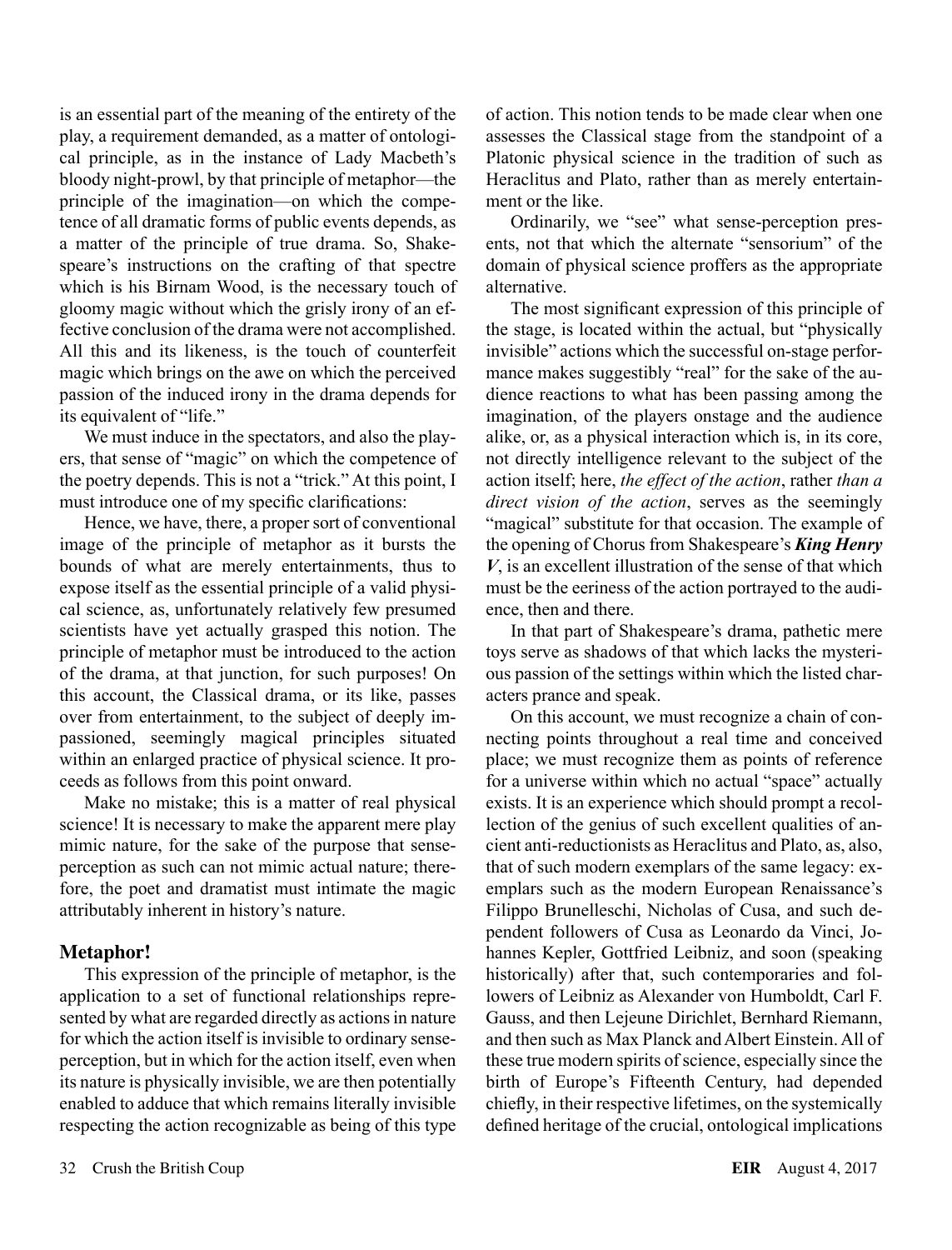#### of Cusa's *De Docta Ignorantia* (*On Learned Ignorance.*)

Then, there is the matter of that which needs to be postponed for a moment here, postponed for consideration as being probably both an intrinsically elementary point, and also one yet to be presented, until now; I present this, for the purpose of situating what I must present as the relevant, still higher standpoint of argument needed to make clear the crucially important, and presently still little-known Classical principle which I am emphasizing here.

#### **Philo vs. Euclid & Nietzsche**

To put that just-stated point here: that which is to be put aside so for the present moment, we have the case of the popular, but typically, systemically absurd notion of the modern reductionist's echo of the fraudulent presumptions of Euclid. On this account, see Philo of Alexandria's denunciation of Euclid, and, (implicitly) of Euclid's modern, fascist follower, Friedrich Nietzsche: all of which is implicitly generic in its implications.

The deeper aspect of that same issue of Philo versus Euclid (and Aristotle) touches the ontologically crucial impli-

cations of the notion of continuing, universal creativity, as that which interpenetrates the actual reality necessarily, underlying the principle of the notion of universe itself.

That much said this far, to get to the core of the point to be made in this presentation, we must now proceed as follows into the matter of "The Science of Classical Art."

The notion that sense-perceptions are real, as if in and of themselves, is among the more deadly of the common, and often poisonous, superstitions to be met among the credulously symbol-minded. Indeed, the most tragic follies of most of past and present mankind, can be blamed on this.

Those may not seem to be the worst nightmares of ordinary mankind; but, the belief in a self-evident quality for sense-perception for itself, is the source of what have been the worst, most systematically vicious ef-



*"The belief in a self-evident quality for sense-perception for itself, is the source of what have been the worst, most systematically vicious effects upon the mind of mankind." Here, the disciple Thomas does not believe that Jesus has been resurrected, until his senses have been convinced. Rembrandt's "Doubting Thomas" (1634).*

fects upon the mind of mankind. Those so-duped believers, have swallowed the foolish, and implicitly poisonous notion, that the sense-perceptions are not only reality, but are even to be considered as the foundations in evidence for an experienced truth. In fact, what those images actually represent, are only the twisted, often unreal shadows, which have been cast by unknown objects. These are objects which may exist for some audiences as if they had been sent from another universe, rather than the one which actually exists; these are the mere shadows which most among us in the society, thus far, each tends to mistake for having been their own true being.

The customary notion of sense-perception, is sane only insofar as the believer claims a sense-perception to be no more than merely the evidence of the occurrence of that which has the effect of what is attributed as having been a sense-perception, but not a reality in and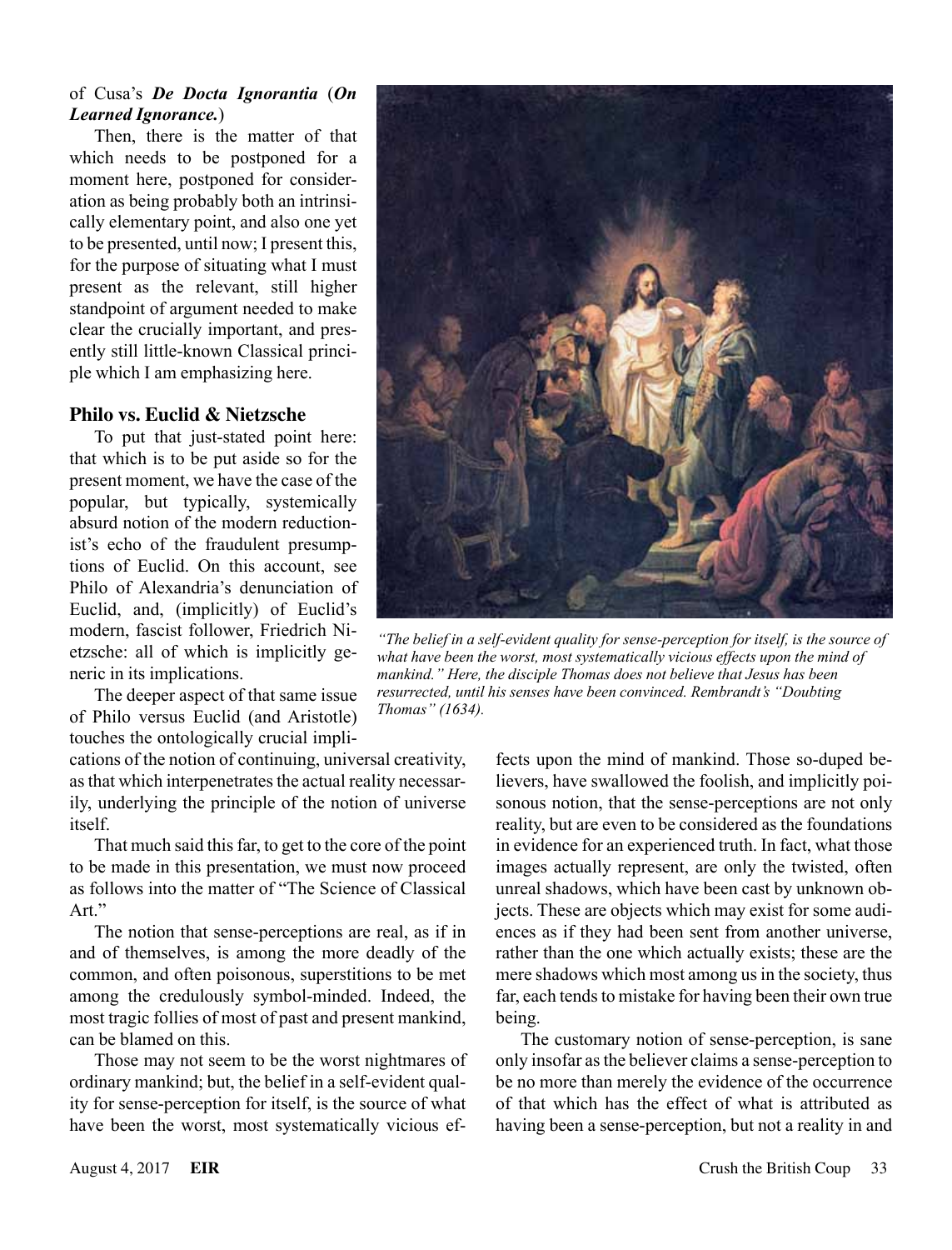of itself. It is to be considered as if it were no more truthful than being merely a footprint left by the passage of an invisible foot.

The principle to which I have pointed in the immediately preceding two paragraphs here, is often already available in a relatively perfected, truthful form, in great Classical artistic compositions. The principle of truth, so expressed, is properly identified as the great, all-revolutionary principle of metaphor, upon which all true knowledge, like all truly Classical artistry, depends.

The distinction of the principle of metaphor, is that the actual relationships among the direct objects of the metaphor are not directly inter active; they are images which might merely glare, or smile at one another, each within the silenced confinement of its own glass cage, but they can not interact willfully. Only the passions within and among those such qualities of certain objects of our imagination, are, as if seen in a glass cage, or, as one playwright has said, "a glass menagerie," what taunts the imageries, as the Christian Apostle Paul wrote of this matter in *I Corinthians* 13:

*"For now, we see through a glass, darkly; but, then, face to face; now, I know in part; but, then, shall I know, even as I am known."*

This passage from the Apostle Paul has a precise, scientific meaning in the realities of physical time, as I emphasized in such locations as my relatively brief, September 30, 2011 replies to two questions presented to me in a LaRouche PAC national webcast on that occasion. I explain this crucial fact of a competent physical science, as follows, at a place somewhat later in this report, below.

*So, it is the expression of the true principle of metaphor, that we must, typically, consider two objects, each of which is not a reality in itself, but each of which is, rather, a seen shadow cast by an unseen reality.* What, therefore, is the relationship of that which is seen, as if in a mirror, as an imagined relationship between what appear to be two different objects? The objects which we have believed that we have seen, must be treated as related in the way that the mere shadows of real objects must be related to the human actor. They are related in metaphor.

That, for example, was precisely the true nature of the stroke of genius in Johannes Kepler's recognition of

his discovered principle of universal gravitation, as in, also, his relevant, earlier discovery of the use of the notion of a "vicarious hypothesis." Such is the actual relationship between the shadows known as sense-perceptions, and the unseen objective-existences which are invisible to human sense-perceptions; such is the quandary of those persons, who differ from, but resemble, curiously, the behavior of those apparently panicked pigs which react to the earthquakes at a discrete interval of time prior to a human perception of such an actually, humanly experienced, subsequent event.

#### **Pierre-Simon Laplace's Demon**

So, Pierre-Simon Laplace lacked the honesty of the pigs experiencing the onset of that which we humans have experienced as the pigs' own first, direct perception of the earthquake as being a sensed earthquake. Such is the conclusion to be adduced in noting the intrinsic incompetence of Laplace's fraudulent report on the actuality which is usually mistaken for what was merely an imagined form of space-time.

The recent half-billion years of the related, known physical-scientific history of life under the hosting of our galaxy, demonstrates that what might seem to some, to be the likeness of a "self-evident clock time" does not actually exist as anything more than the effect of the shadows which had been mistaken for the adumbrated notion of the actual event. The real "clock" of this universe, acts through physical-evolutionary time, the time of ontological revolutions among sundry varieties of species, not "pill-like" doses of objects in clock-time. There is no constantly fixed time in an actual physical space-time; time is what you become in this universe while you have lived, and remain living, and, also continue to have been. I shall proffer a clearer view of this particular fact under the heading of the principle of creativity to which I responded in those closing moments of my September 30, 2011 national webcast.

Having taken that much into account for later reference here, I now say on that account, in brief, that the notion of a "Second Law of Thermodynamics" which was cooked up by Nineteenth-century hoaxsters such as Rudolf Clausius, is an assertion directly contrary to the most essential scientific facts respecting development and extinctions in the course of the efficiently evolutionary development of the known universe, respecting our present knowledge of the evolution of lifeforms during the recent half-billion years. Evolution of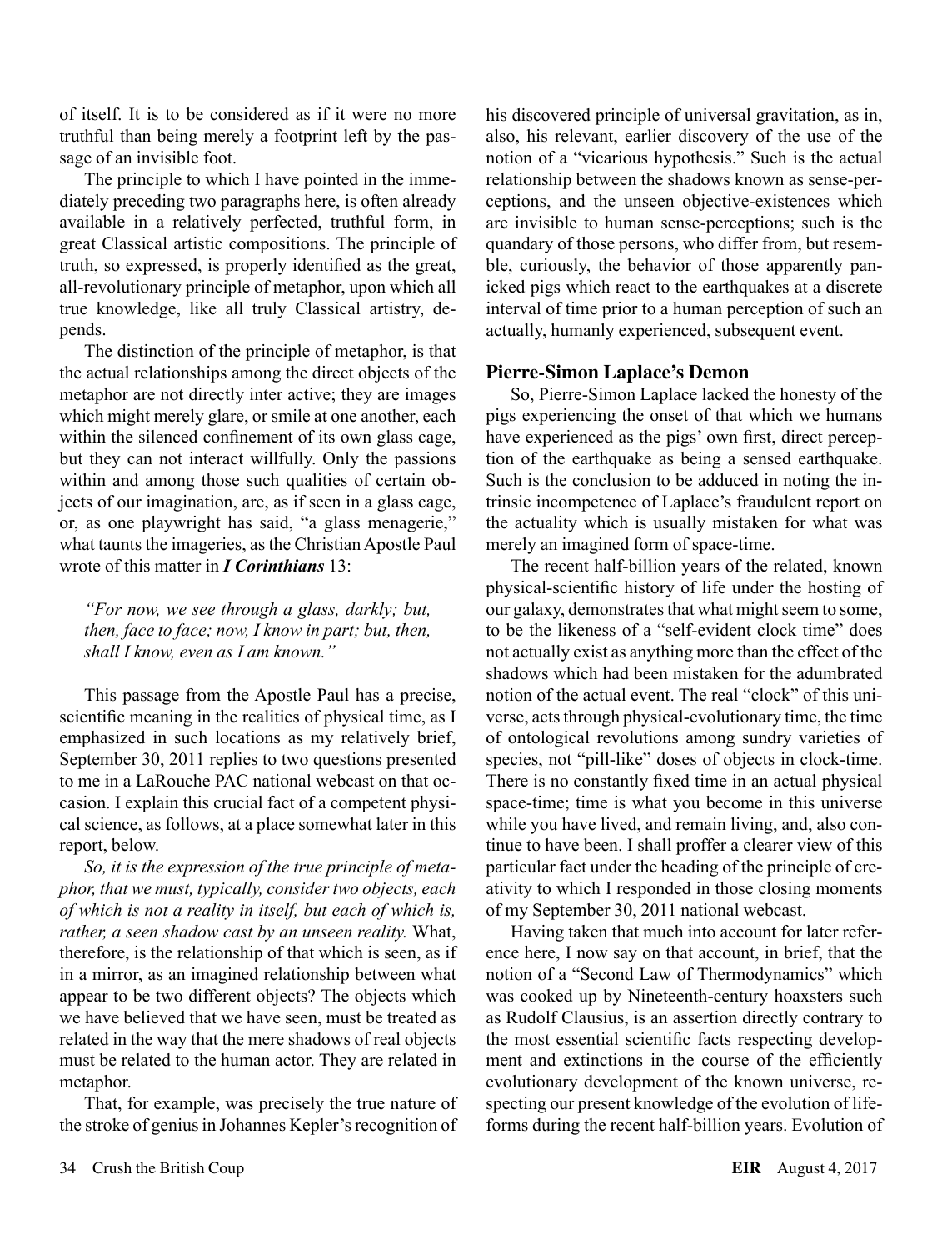life forms, in particular, is to be measured in terms of a required pattern of increase of the rates of energy-flux density of the experienced universe, as in such cases as the continuing existence of life-forms' determining power to increase the required such relative increase of density. The successful existence of living species, moves as if with joyful passion against what must seem to the mechanist as a virtually uphill gradient of our universe. Our universe proceeds successfully, and, I wish to believe it should be happily, in the experience of its successive economic-uphill transformations.<sup>1</sup>

In particular, during the recent half-billion years of the relevant evidence, the clock of the evolution of species on this planet, proceeds uphill. "Clock time" does not exist as an independent factor of physical time; physical time exists as an "uphill" development; it moves "uphill," as from lower to higher, qualitative expressions of existence, such as higher "energy-flux density" of existence. Stagnation, otherwise known as "zero growth," or, as the illusion of belief in "clock time," is a measure of attrition, a measure of degradation and, ultimately, "extinction" of that whose breeding had failed. In the real universe, existence demands the opportunity to move as if "up-hill," and, for many, seemingly against the grain; all of this, seemingly, to the effect of a principle of universal anti-entropy; therefore, a trend of extinction is inherent in the cases of a lack of what seems to be uphill progress toward higher mean states of existence.

#### **The Oligarchical Lie**

Those facts present us with a twofold challenge.

First, since the fact of the conclusive weight of experimental evidence, is that the pretended discovery of the notion of a mean rate of "zero-growth," is inherently a lie; therefore, the consequent question is, whence came the fraudulent notion of "zero growth"—the socalled "Second Law of Thermodynamics"?

The answer to that question is relatively simple; the answer, which is to say, the name of the culprit, is the brutish (e.g., "British") fraud called "the oligarchical principle." The second challenge is: "Who is setting that oligarchical clock?" My suggested answer is, as the Apostle Peter's associate, Philo of Alexandria, pointed out: there is an inherent, upward trajectory of continuing development in the "physics" of our universe: hence, the inherent need to combat the evil by the use of such means as those which are typified by the physicsconcept of a universal, anti-entropic, anti-Euclidean, anti-Friedrich Nietzschean rejection of Euclid's assertion of the notion of a "dead Creator" in a universe in which there is no inherently continuing creation permitted according to Aristotle and Euclid and their asserted "universal laws."

The belief in a so-called "Second Law of Thermodynamics" is an expression of the moral as much as the physical decadence which inheres in, and is characteristic of the practice of the so-called "oligarchical principle."

That "oligarchical principle" of the current British Royal household and its impedimenta, is what is illustrated by the principle of the first of the four stages (thus far) of the Roman Empire; the second, had been passage of that empire into its reincarnation as Byzantium; thence, third, into the Venetian-directed status of the Crusader pandemic; and, fourthly, the latter's re-emergence as the present British empire under the descendants of the Sarpian, imperial New Venetian Party's William of Orange. It had emerged, then, as the present British empire, that of, now, the Queen Elizabeth II currently seeking its realization in the form of something akin to the notion of a frankly pro-satanic, thermonuclear Armageddon expressed as the intention to effect the rapid, genocidal reduction of the present human species, from seven billions, now, to one billion living persons permitted to exist on Earth, by order of the Queen's own realm. In its earlier incarnations, this same oligarchical tradition had included such atrocities as the trend into decadence of what had been the relatively superior quality of the Indian Ocean-based maritime culture of the Sumerians, as by the moral decline effected through the effects of the disastrous Peloponnesian War.

There are deeper considerations beyond those indicated here this far; the following issues are of crucial significance on that account.

#### **Mankind in the Universe**

Consider the inherently anti-entropic direction which the evidence of science to date has shown during the extent of the course of about a half-billion years' pageant of what is presently known as the estimated

<sup>1.</sup> This is the subject featured in the question and answer portion of my national [webcast address](http://www.larouchepac.com/node/19736) of September 30, 2011.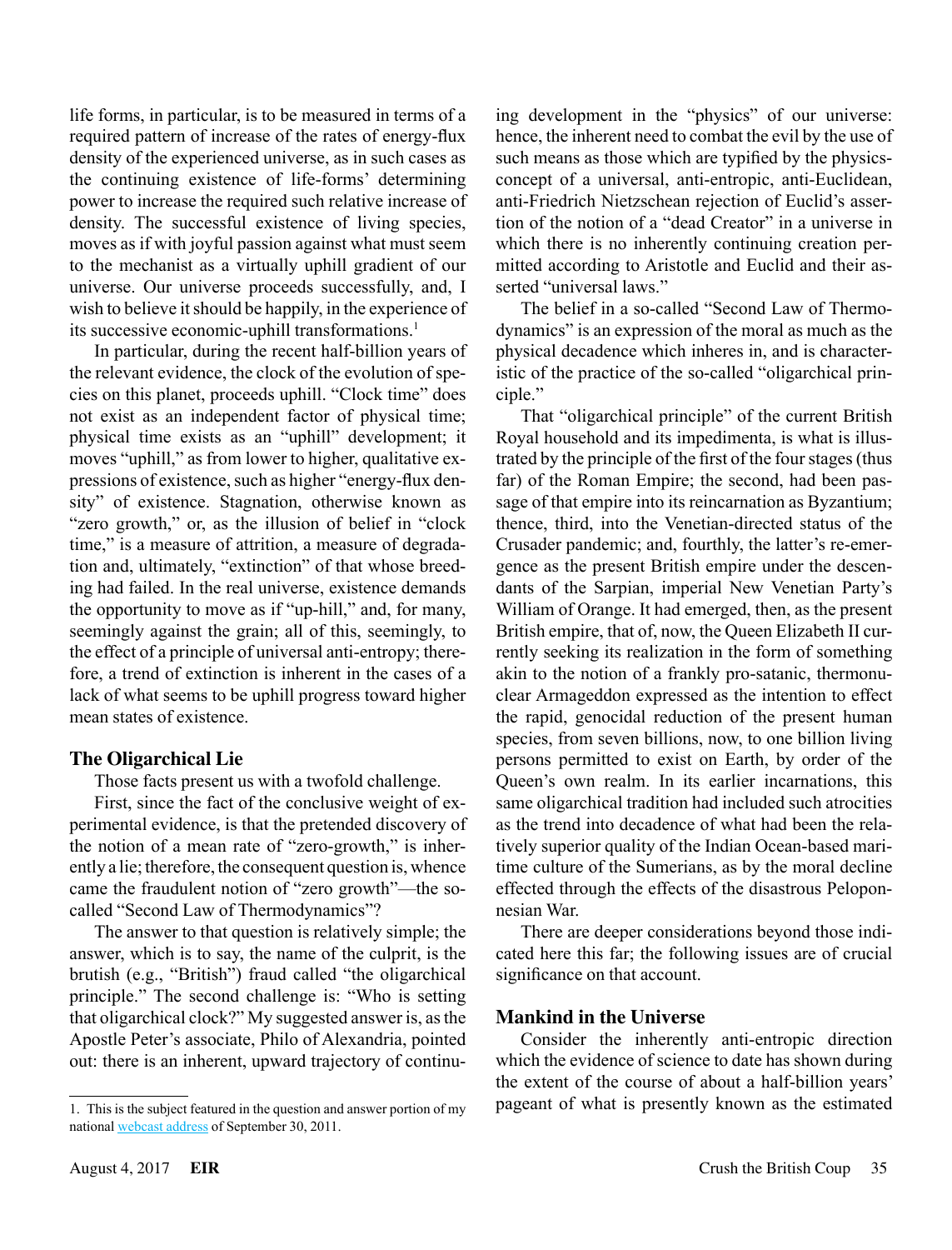half-billion years of the succession of known life-forms on Earth. Review that evidence, when such a sequence of developments has been matched with the trends in that galaxy within which our Solar system is contained, and that tallied when the evidence of the noëtic principle of universal creativity has been exhibited in the emergence and continuing development of our Sun's planetary system.

However, there is another, considerably deeper phase of this matter,

which is to be considered here now. Although I have presented much of this which I state here, which had already been emphasized in my earlier publications, there are strong reasons for my restating this absolutely crucial case to this present audience, here and now.

The principal, persisting source of incompetence among even many presumably ranking scientists, has been the fruit of the grave error of a continuing insistence on what are regarded as merely sense-perceptions, which are now often misused as a claimed standard of scientific certainties. The essential fact to be considered in this respect, is that sense-perceptions are exactly that: merely sense-perceptions, and, relative to the successes of the Riemann standard in physics, childishly crude instruments. Those sense-perceptions are experiences which have the actual relevance of being merely sense-perceptions, and which are often expressions of some misleading qualities associated with mere shadows of actuality, rather than being, actually, a not-directly-sense-experienced bit of evidence which could be better represented, directly, as the probably actually generated laws of the universe itself.

Consider some timely thoughts.

The principle underlying the point which I have just outlined here, could be conveniently described, in effect, as a matter of a distinction of, most notably, two ontologically different conceptions of the experience of what is perceived as having been "physical time." The simplest view of the kinds of distinctions to be considered along the lines I have outlined in these preceding paragraphs, is the suggestion of the difference between the shadow (human sense-perception and its specific effects, on the one side) and the actual experience of the

**The principal, persisting source of incompetence among even many presumably ranking scientists, has been the fruit of the grave error of a continuing insistence on what are regarded as merely sense-perceptions, which are now often misused as a claimed standard of scientific certainties.**

universality of the real event, on the other.

Let us illustrate the working point here by aid of devices which, on the one side, are the relatively causal factor of the precursor of an earthquake, and on the other, the perceived effect of what was the "originally radiated" effect later experienced as the human experience of the earthquake itself. All human sense-perceptions which duped people attribute to be the virtually self-evident authority of "sense-certainty," are effects of the

latter type which I have just outlined here. Such is the difference between the human sensorium's attribution of "felt developments" by human sense-perception, and the more accurate, and also more timely radiation of that which has been responsible for the delayed impact expressed as what should be reported as human sensory or comparable experience.

So, on the one side, we have the crude instruments known as living, biological sense-perceptions; on the other side we have the crafted precision of physical instruments which reach toward both the infinitely large and infinitesimally small, as Bernhard Riemann warned us of this fact.

Our sense perceptions are a crude attempt at simulation of what is experienced more closely to the actual event felt, perhaps, a bit later and in a differing modality.

Thus, in this same fashion, the most useful of the early known cases of actually physical-scientific evidence, rather than merely sense-perceptual beliefs, are to be met in such cases as the duplication of the cube by the associate of Plato known as the Pythagorean Archytas, as the latter's celebrated, systemically crucial discovery of the duplication of the cube, complements the statement in the celebrated fragment of Heraclitus, and kindred accomplishments from ancient times.

This discrepancy in "time" of occurrence, to which I have referred immediately above, that as in respect to human sense-perception as such, is thus to be appreciated as a systemic defect in any human reliance on a presumed "natural" quality of what we recognize in the use of the technical term "sense-perception." A similar conclusion is needed when the sense-perception of the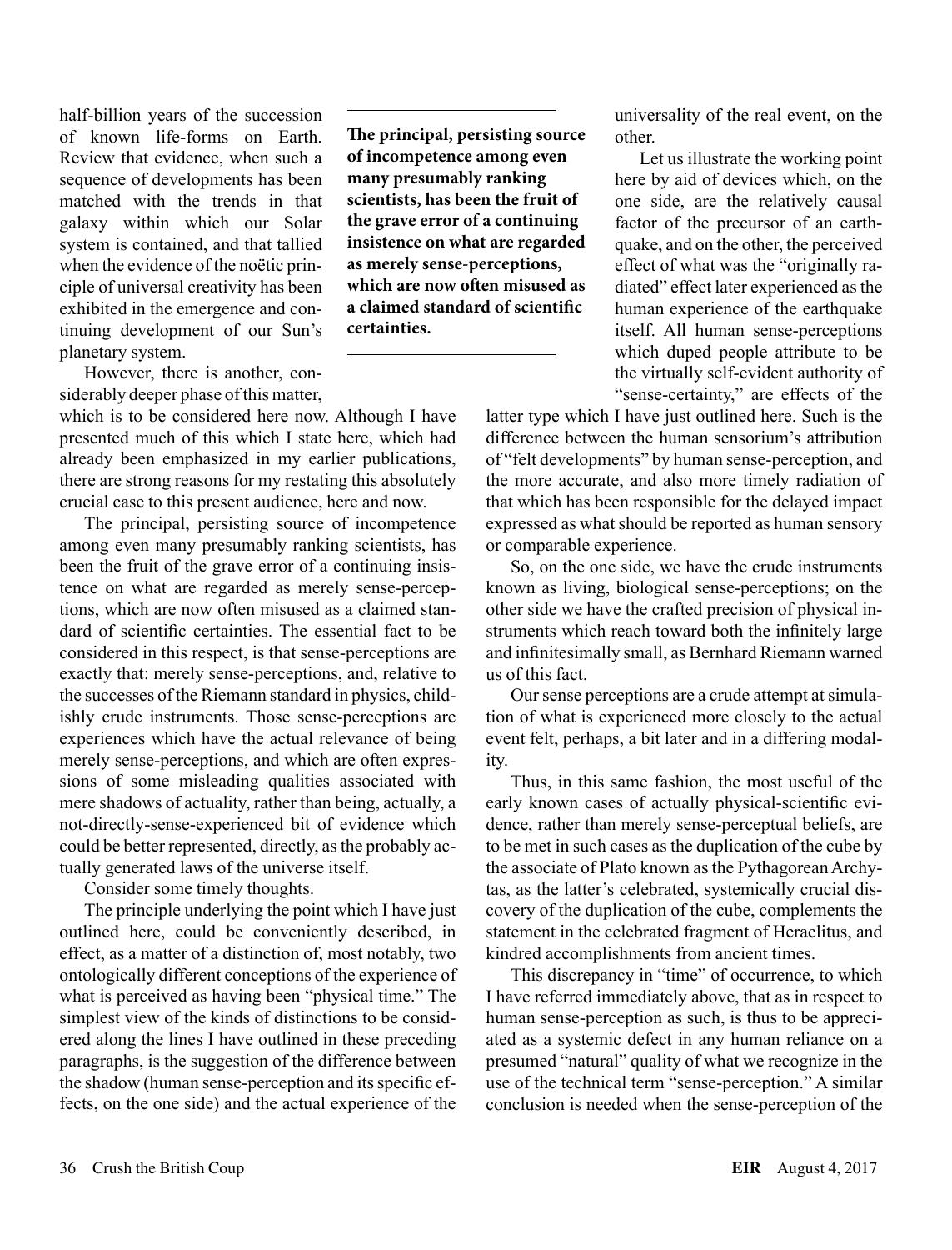

*"On the one side, we have the crude instruments known as living, biological sense-perceptions; on the other side, we have the crafted precision of physical instruments which reach toward both the infinitely large and infinitesimally small. . . ." Shown: Goddard's Earth Resources Technology Satellite, launched in 1982.*

pigs experiencing an earthquake-related type of event, is contrasted with the same real event's later report of a human response to the same setting of the in-processness experienced by the pigs of the categorically "same" event.

The essential challenge which my cited treatment of the difference between the pigs and the people during the same extended world event, illustrates more broadly, is what is rooted in the inherent imperfections of what can be reduced, by aid of man-made scientific instruments, to a common universal event. The mistaken notion of an alleged human experience of "space-time," is an illustration of such inherent errors in the various species of notions of lapsed time associated within a generality of notions equivalent to those of sense-perception.

It could, and should be proposed that no man sees the universe as the Creator does. The warning which this represents, is that sense-perception does not produce what is fairly and truly regarded as an actually scientific certainty. We must train the modern human mind to rely on a vast, and broadly extended proliferation of conflicting perceptors, so that we might, in this way, provide ourselves with a vast array of instruments employed to supersede the crude mechanisms of what we are customarily duped into regarding as "direct evidence." As we are now forewarned, more and more, of the deadly menace of being drawn into a misguided faith in ordinary "senseperception," we are being presently warned, that we require a vast, and vastly expanding array of instruments, out of which, following the noble and unique achievement of Kepler's discovery of gravitation, we must build up a vastly enriched kind of sensorium, by means of which we are enabled to free our human species from the folly of faith in merely ordinary human senseperceptions.

This brings us to the matter of the foolishness of Pierre-Simon Laplace.

Among what should be regarded as the most notable failures of persons such as that Laplace, is the use of the notion of "clock-time," or an equivalent, as the adopted primary means for measuring the behavior of the universe as if "from the outside." A few crucial remarks on this will be sufficient at this immediate juncture.

"What is the clock which measures the time of the clock?" To translate that into the complementary argument: "How much of the total time of action is absorbed by variations in the rate of variation in what is merely presumed to be a constant rate of clock-time?" There is nothing idle, as a matter of principle, in that question. The clock-time of the lapsed terms of about a half-billion years of life which has been "clocked" in our galaxy, is one neat little hoax of the accomplices of the fraud of the "Second Law of Thermodynamics."

Rudolf Clausius' hoax of "A Second Law," runs "smack" against two notable obstacles. First, the idea of a fixed galactic time, is defined by his argument as external to the action within the universe; second, that the expression of an overall actual rate expressed in the system of clock-time, is the somewhat embarrassing effect of the expression of relative gain in the higher forms of life within the system during the course of the recent half-billion years.

That, and related considerations show Clausius to be some sort of outright hoaxster.<sup>2</sup> The error becomes

<sup>2.</sup> Cf. Turn to page 293 of the Heinrich Weber edition of *Bernhard Riemann's Gesammelte Mathematische Werke*. B.G. Teubner, Stuttgart, 1892/1902, p. 293, footnote by editor: Heinrich Weber's hoax pub-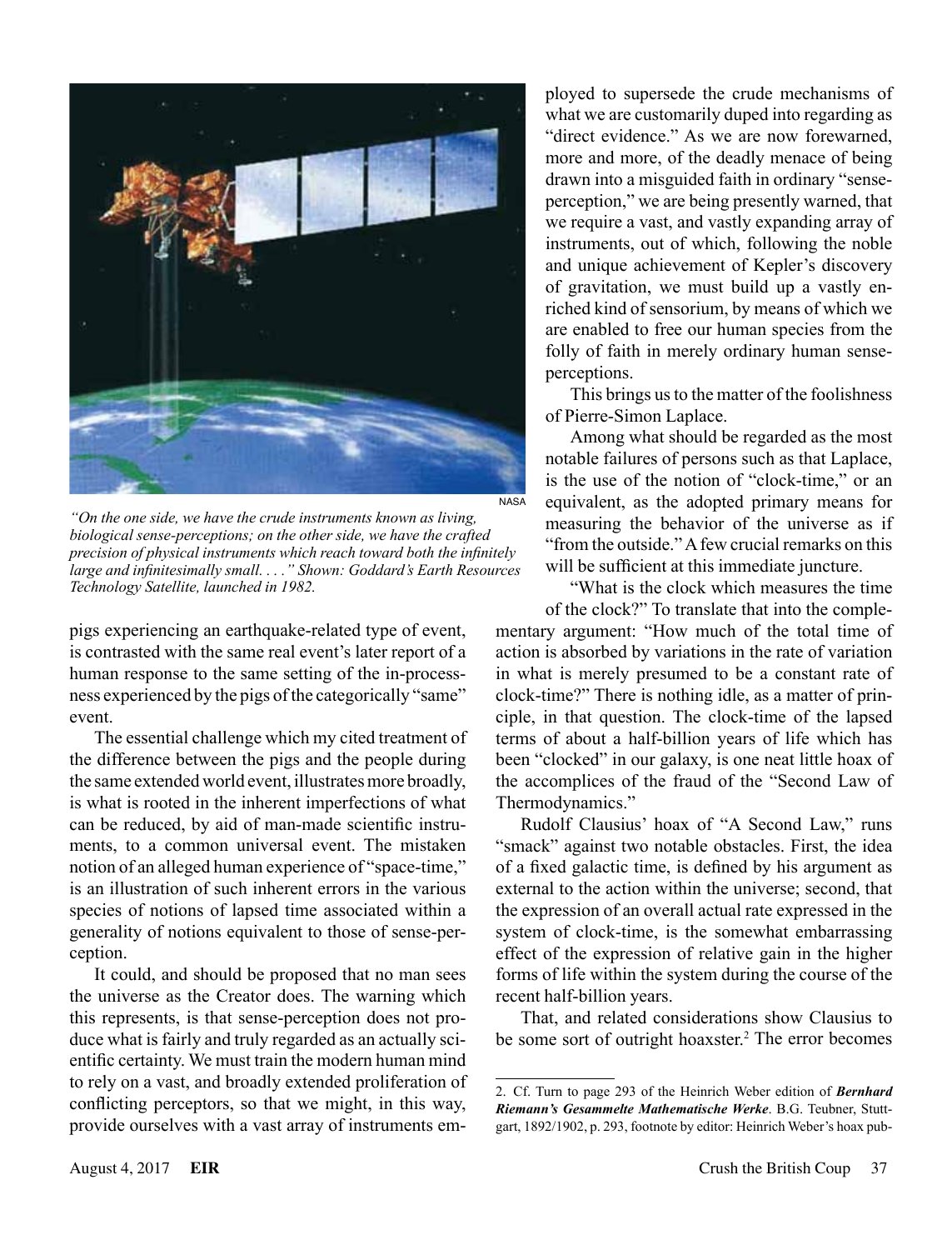

*"The first available body of systemically crucial evidence bearing on the required principles of modern physical science, was actually presented by Cardinal Nicholas of Cusa, in his De Docta Ignorantia." Shown: Wall tomb of Cusa (d. 1464), San Pietro in Vincoli, Rome; Andrea Bregno. Cusa in prayer, left; St. Peter enthroned, center; Angel of the Resurrection, on the right.*

more interesting when we take into account that living processes are increasing the relative anti-entropy of their category, and that the relative anti-entropy expressed by a science-driven human culture, is a higher rate of anti-entropy than merely living creatures. Then, there is the matter of the relative rates of anti-entropy among the categories of merely animal life. "Who measured, or actually crafted, your fraudulently crafted, oligarchical yardstick, Herr Clausius?"

The ability of the human species to maintain and increase the energy-flux-density factor of society, that in inverse proportion to the oligarchical factor, attests to the fact that there is nothing natural about the pack of lies called "environmentalism." The issue is the degenerative effect of oligarchist social systems, such as the British monarchy, a mass-murderous effect which is inherent in the current British oligarchical "agenda."<sup>3</sup>

If I seem to speak meanly of the alleged co-thinkers of Herr Clausius, Queen Elizabeth II, and her lackey John Schellnhuber, their claims are not a product of science, but of the psychological needs of an oligarchical system associated with the myth of the Olympian Zeus, and, probably, sometimes, some cult of cannibalism.

To deal further with the phenomenon of oligarchism, we must turn our attention to the intertwined principles of progress and the practice of advances in physical science. The case of Cardinal Nicholas of Cusa and his hereditary influence on the shaping of scientific and social progress of mankind, provides us with the cornerstone of the matters which we must take up next.

lished on behalf of a fraud concocted by the mathematician Rupert Clausius.

<sup>3.</sup> As the point is referenced elsewhere within this report, the origin of Rupert Clausius' hoax is traced to the a-priorist tradition of the reductionism of such hoaxsters as the poisoner Aristotle and of Euclid. That reductionist school is rooted in the oligarchist system associated with

the morally corrupt, mathematics tradition of such as the Olympian Zeus, for which money is a God of the principle of imperialism, such as the successive incarnations of the Roman imperial tradition. Money, like an a-priorist system of number-worship, is defined as a god above gods, as "outside," as a-priori above all actual knowledge of the system of physical existence of the human species and its scientific practice (e.g., ancient and contemporary monetarism). This monetarist dogma is the continuing foundation of all imperialist and related practices. Indeed, all true Marxists are intrinsically imperialists (monetarists: "money worshippers") in the Roman imperial and related traditions.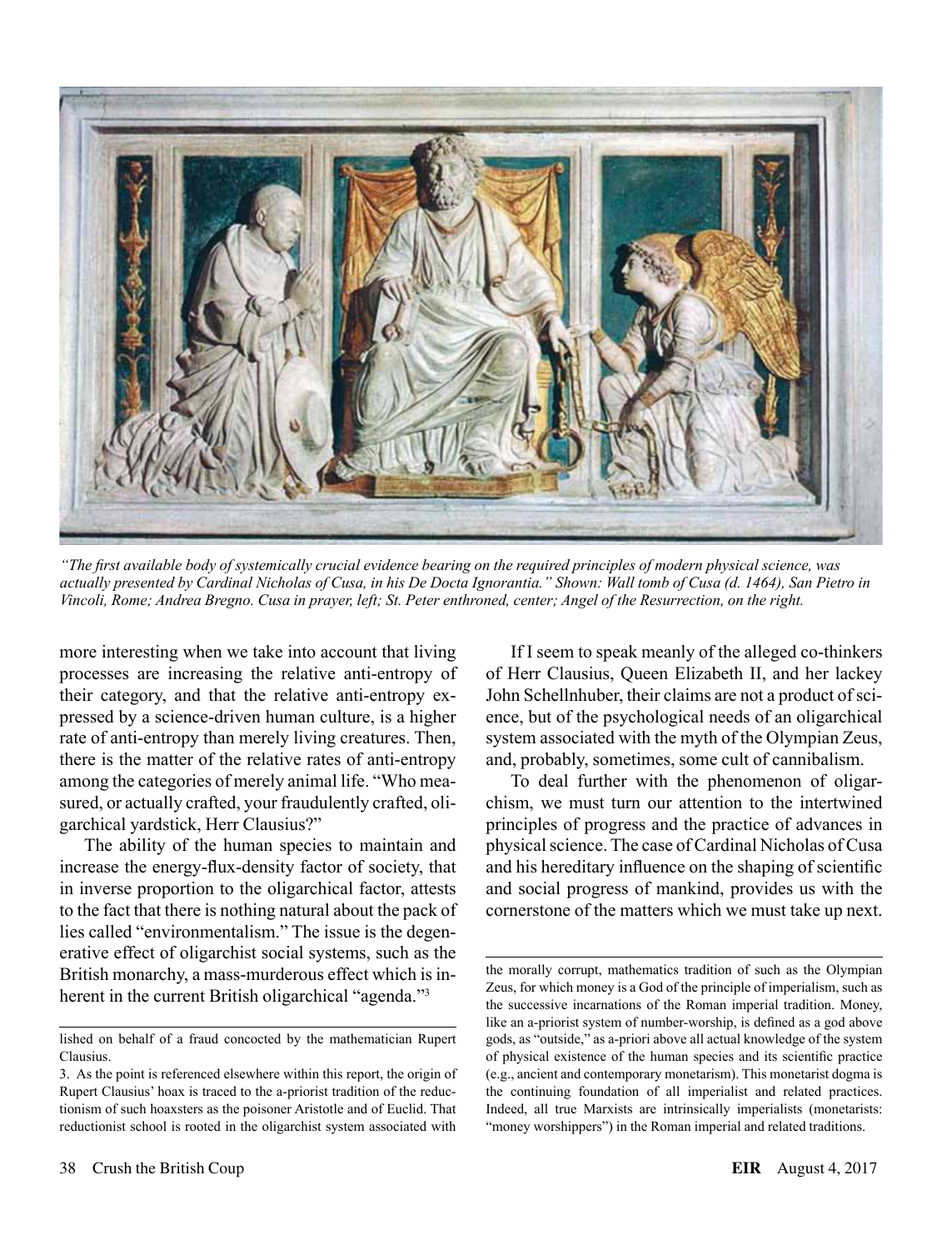#### **Cusa's Modern European Epoch**

Whereas, in modern European science, there are potent and true contributions by Filippo Brunelleschi; the first available body of systemically crucial evidence bearing on the required principles of modern physical science, was actually presented by Cardinal Nicholas of Cusa, in his *De Docta Ignorantia*. All modern notions of scientific principle contrary to Cusa on this account, have been the product of regressions to the debased notions of the oligarchical principle.

All of the leading competent human personalities of modern science, through the production of Johannes Kepler's works, were explicitly followers of Cusa; the leading scientist to emerge as a follower of Cusa student Kepler, was the Gottfried Leibniz who created the modern calculus premised on a discovery of a physical principle by the same Gottfried Leibniz. All of the keystone progress of modern physical science and Classical artistic cultures, is premised on the same consideration, as the case of Johann Sebastian Bach demonstrates. Leibniz, in turn, was, thus, a cardinal figure echoed in the Nineteenth-century founding of the physical science of the school of such followers of Abraham Kästner and Carl F. Gauss as Alexander v. Humboldt's Lejeune Dirichlet, Bernhard Riemann, and of the continuing achievements of followers from among such leading figures of Twentieth-century science as Max Planck and Albert Einstein.

Such is the outline of the hopes and also the contrary, wildly reductionist, even systemically criminal abominations perpetrated within the bounds of modern physical science since the founding of that science, by Nicholas of Cusa, which had broken European civilization free of the Fourteenth-century "New Dark Age." This has been a breakthrough centered in that initiating role for all modern science which had been launched by such as Brunelleschi and Nicholas of Cusa. Excepting extraordinary cases such as the economic and related reforms under Charlemagne, virtually all European civilization, to the present day, expresses an imperialist (i.e., monetarist) system of society, as typified in effects by the four principal manifestations of the Roman Empire, from the original Roman Empire of Caesar Augustus through the British empire of Queen Elizabeth II today. The notion of the role of money per se as the monetarist principle of four successive expressions of what had been the original Roman Empire, outlines the relationship between

monetarism and imperialism in the world today. The present breakdown-crisis of the trans-Atlantic monetarist system, is a typical expression of the causes of the onrushing doom within the presently crashing, British-dominated, trans-Atlantic monetarist-imperialist pestilence.

These bare outlines of what is customarily presented as the outline of the ancient through modern history of European-centered accounts of culture, could not be competently presented today, without great emphasis on the wicked role in which the effect of a moral disease called "the oligarchical tradition" is taken into account for its role as a customary, damning feature of that span of European-centered history.

This has been experienced as oligarchical selfdamnations such as the ancient Peloponnesian War, or of the Satanic hues of ancient Babylon, or of the wicked effects of the poisoning of Alexander the Great at the prompting of Aristotle, and, also, the successive waves of a recurring Roman Empire of, first, Rome, then Byzantium, and then the Venetian rule over the pestilence of the so-called "crusaders," and, presently, the New Venetian Party of William of Orange, which paved the way for the British version of the Roman imperial system of today. All these have tended to prevent any ostensibly competent modern historian from bringing forth even a single principle of the culture of ancient through modern European civilization.

Such attempts at civilization as those, have each been not as much a culture, as much as it has been a reflection of a recurring, see-saw battle for the reign of an evil which is contrary to the intended true nature of our human species. All this has been contrary to a continuing battle for the good, a battle which has resisted, but not always successfully, the tyrannies typified by the specific oligarchical evil of the model of the British imperial monarchy of today.

So, the genius of Cardinal Nicholas of Cusa, who inspired the trans-oceanic emergence of what would be included as the becoming of our United States in North America, typifies the unique achievement of the creation of our own United States of America, but, on the other side of history, there has been the recurring evil which has often ruined our wonderful republic through the continuing existence of the Romantic evil known as the British empire. Cusa's *De Docta Ignorantia* remains today the model for trans-Atlantic designs of anti-imperialist, anti-monetarist systems spread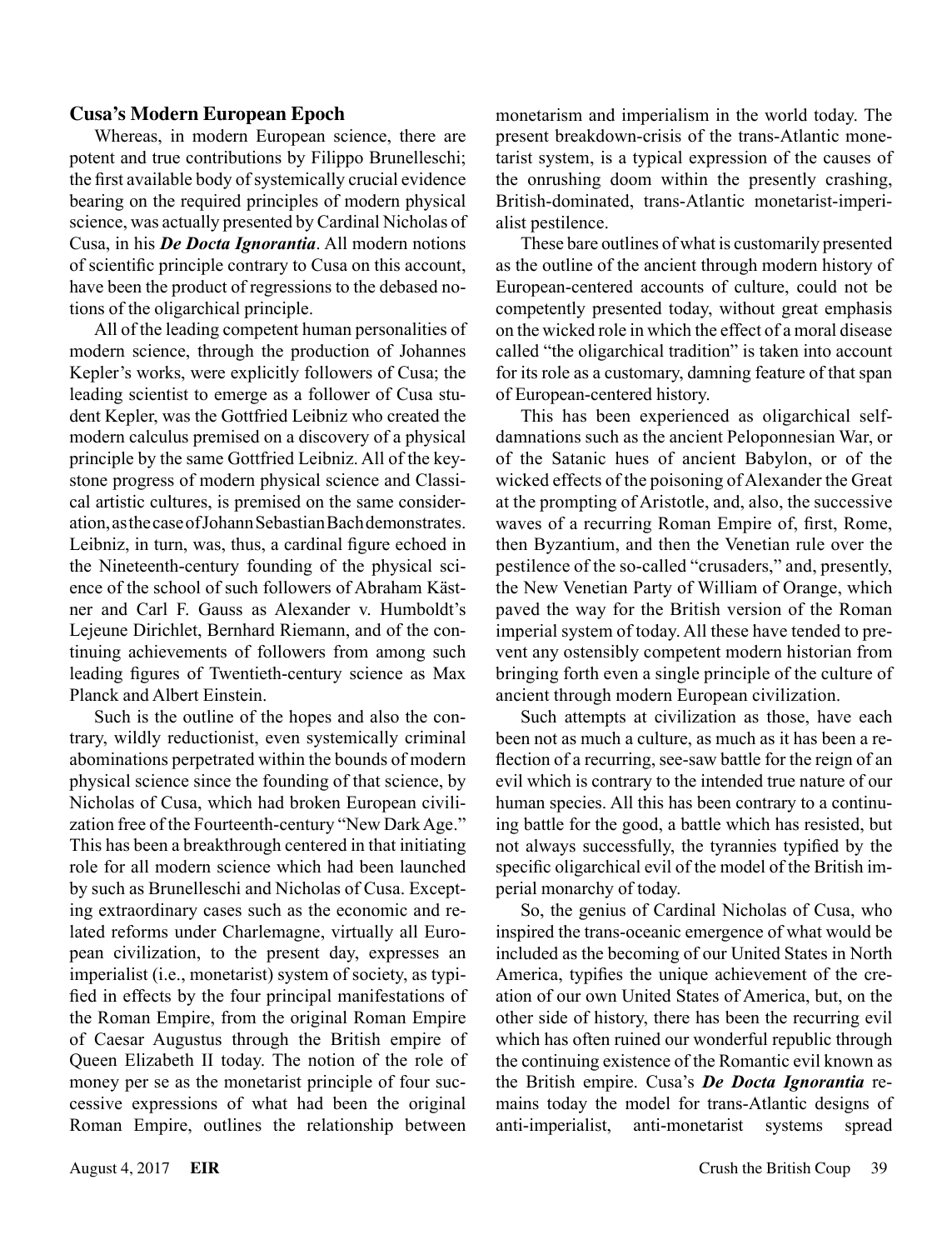throughout the world at large.

There should be nothing considered as an inevitably evil outcome in the record of evil marked out by the recurring moral failures of the Mediterranean region in particular. It has been a moral sickness, a pestilence rightly identified as "oligarchism," which has been chiefly responsible for the evil effects in European cultures so far. What has cursed the nations of Europe during most of their periods of existence thus far, has been a single principle of corruption, the corruption best identified as "the oligarchical principle" which has been typified by such manifestations as the Peloponnesian War, as the great dramatic historian Aeschylus has exhibited the relevant evidence on that tragedy and its outcome.

#### **Is "Oligarchism" "Satan Worship?"**

Whatever a person's choice of a religious prejudice might be, the singular fact of the span of history of the Mediterranean region, from the earliest known political history, to the present time, has been what is sometimes regarded as the revolt of Christianity against the frankly Satanic quality of the four stages of the Roman empires, including today's British empire, and their legacies. That cumulative legacy of the four phases of what had been the original Roman Empire, has been the authentically Satanic tradition presently embedded as a certain system of law embedded in the British branch of that presently four-fold Empire, still today.

The British empire emerged to life from its original kernel, as the traditions of England's Henry VIII and, a bit later, of William of Orange's Sarpian "New Venetian" party. William's nominally Dutch,"New Venetian Party" of the followers of Paolo Sarpi, persists, to this present day, as the immediate origin of the evil which is presently, deeply embedded in the British empire of Queen Elizabeth II, as in that of her horrid spouse, and in the images of the sucking vampire bats which the royal pair appears to love so tenderly: as it has been said, each night.

This statement, just made by me here, is not a fancied spawn of any mere prejudice. As I shall emphasize, without toleration of compromise here, that which I have reported here thus far, is a physical-scientific fact, one which must be considered as such in defining that intention, an opinion contrary to the inherently evil spirit of the British empire, an opinion which is affirmed in the true nobility of the natural inclination of our human species.

Such, is the setting of the oligarchical principle. Such is the crafting of the oligarchical tradition which the legacy of the Roman empire expresses so aptly. Such is the evil from which we must free mankind now, if the presently looming risk of a global thermonuclear holocaust, is to be avoided during the immediate period ahead. We must, of course, resist that danger; but, we must do better than merely resist; we must dig out the source of this presently immediate menace, and uproot it. Therefore, I must now describe and define what we must uproot and destroy.

#### **The Human Mind: Again, in Principle**

An important thought in transition.

The customary view of the function of the human mind is, unfortunately, still rooted in the errant, naive presumptions of sense-perception. The fault embedded in notions of "sense certainty," is what should be recognized as the obvious fact that sense-perceptions, whether considered in part, or as a collection of the sensory functions of our bodily incarnation, are not the lawful expression of that universe which credulously mistaken persons presume to be their experience of truth.

For this case, truth is to be extended to include all of the direct and indirect experiences of both mind and body combined. All of the factors of that experience which affect the human species, directly or indirectly, in the individual, or in the experience of mankind on Earth as a whole, are experiences which must be taken into account for the purpose of forming a judgment on the actual totality of what the human mind should be taking into account for any specific, systematic kind of decision.

What "I experience," or what I might have picked up from neighborly or other "outside" sources, has the predominant tendency to distract our processes of judgment away from truth, toward the lies of dream-lands' fantasies. As the case of the best practice of modern physical science illustrates the point, actual truth in shaping opinions depends, properly, on judging that which simple sense-perception, whether sensed, or borrowed, inherently misjudges.

#### **Science? What Is Truth?**

Now, when I have said as much as I think necessary to be said on the subjects of what I have presented, or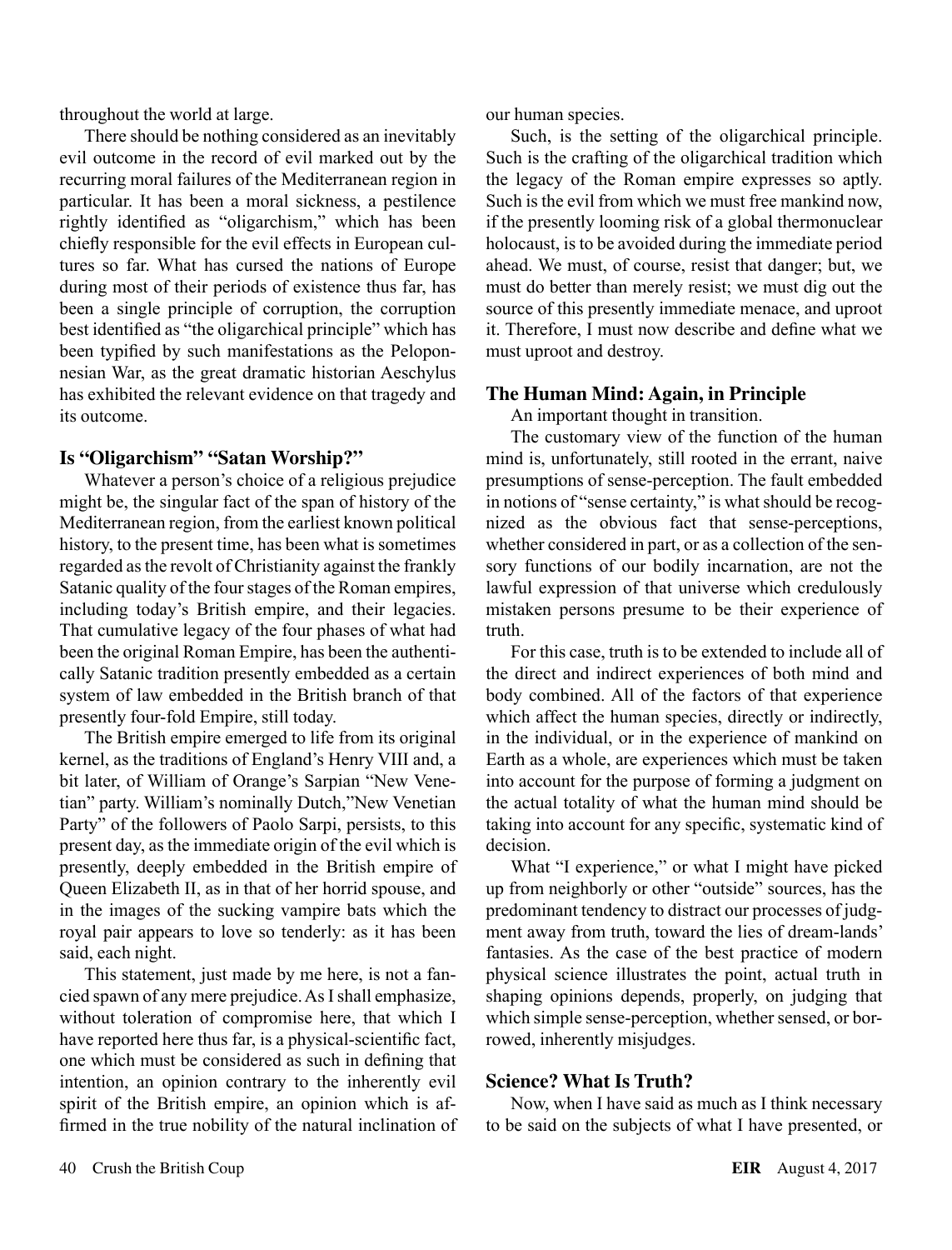prominently referenced otherwise, thus far, I bring what has been the lurking core-subject of this report, to the fore.

As the exemplary physicist Bernhard Riemann emphasized in the concluding sentence of his 1854 habilitation dissertation: What, we must ask ourselves, is that which is pathologically wrong about the manner of the teaching of mathematics as such, in schools still today? What are the implications of that systematic error of the mathematicians for the crisis of economy today? Why did Riemann emphasize the urgency of departing from the department of mathematics, for the sake of an actually physical science, thus displacing a depraved practice in the tradition of a Euclid?



*The great lie of Pierre-Simon Laplace: His "insistence on degrading the universe to the arbitrary presumption of 'clock time.'..."*

tent scientific understanding in these matters presented here.<sup>4</sup>

That means, or should be understood to mean, for example, that true science requires that, absolutely contrary to the fraud known as Euclidean geometry, no "external presumptions of so-called principle" should be required, or permitted, to define the subject-matter of the system of human existence itself. This will continue to require special attention from me personally, as from certain others; almost none of our people, excepting some in the "Basement" operations, have an adequate sense of competent insight into the actual implications of what I have just written here. Fortunately, some discussions along those lines have been presented to the "Basement" crew at this time.

Return our attention, again, to the illustrative, tragic case of the pathetic Pierre-Simon Laplace.

Refer, again, to the case of that utter fraud known as Euclidean geometry, as a leading case in point. Or, take the fact that, despite every so-called principle of science claimed for Sir Isaac Newton, the Newtonian doctrine, like that of Euclid, has been shown, sweepingly, to have been a systemic fraud; the same is to be said of the doctrine of Aristotle and, as Philo of Alexandria denounced both Aristotle, and also, implicitly, Aristotle's Euclid-like mimic, Friedrich "God is dead!" Nietzsche.

As with the case of Euclid's a-prioristic presumptions, all so-called "scientific" dogma presented as if a-priori, is implicitly a hoax, whether or not the hoaxster is aware of such implicitly intentional implications. However, for this present occasion, rather than focussing our attention on the relatively trivial quality of the fraud permeating Euclid's fundamental, a-priori assumptions, I deal here with the far deeper implications of another, truly vicious fraud: the belief in the implied "self-evidence" of what is identified as the apriorist's belief in that "a-priori" notion of "time" adopted by the hoaxster Pierre-Simon Laplace. Laplace's fraud, is of crucial importance as a symptom of crucial issues to be brought to a mercilessly compeThe problem here, on this account, is that only some among our "Basement" science-crew have presently shown any competent insight into what this matter implies.

The problem even within the leadership and ranks of our own association, is the utter lack of willingness, among not only some, but many professed scientists, to accept the very notion of the possible existence of a grounding in the crucial principles which this matter of physical science involves. Here, the very notion of a standard mathematics predicated on a mathematical form of presumptions, breaks down.

I explain that crucial point, as follows. This is the most deserving choice of "whipping boy" which deserves to be punished for an excellent moral purpose: no expression of that sickly notion of a mathematical form of proof of principle should be practiced; no such notion as that could be regarded as "competent." Only the notion of the existence of the creative powers of the human mind as such, can be used legitimately; no deductive form of argument could be competent

<sup>4.</sup> See the opening two paragraphs of Bernhard Riemann's habilitation dissertation, where the relevant, pathological history of mathematics is summarized, as also, of course, in the closing sentence of that dissertation.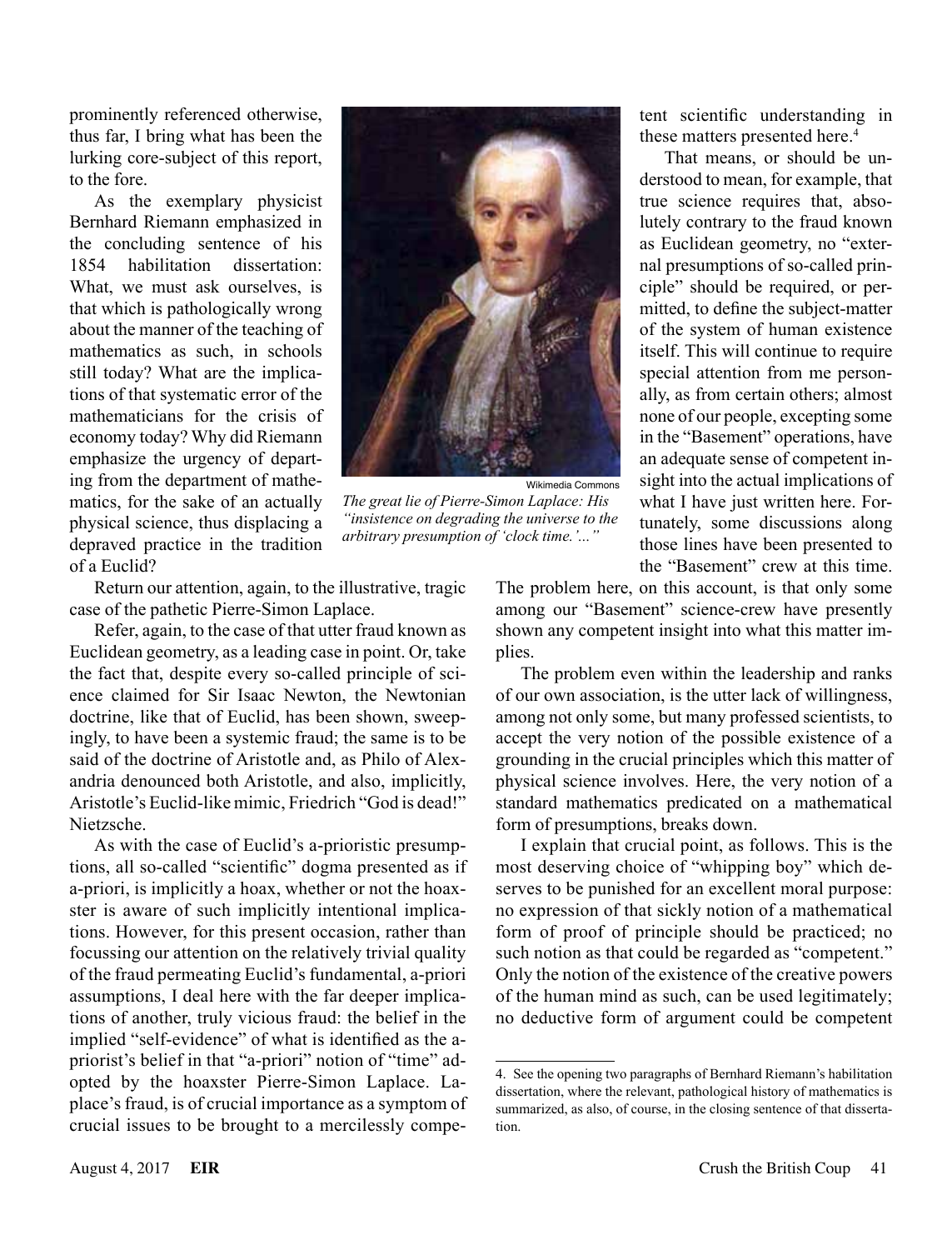

*The oligarchical system: "The most often recognized characteristic of the evil which is the present British Empire, lies in the central significance of its monetarist system." Shown: The British Royal Family.* 

for addressing the fundamental issues invoked. Only a type of formulation associated with Max Planck collaborator Wolfgang Köhler's "Gestalt" psychology, and its correlative in the notions of "mental health" associated with certain minority strains of psychoanalysis, provide a describably typical clue to the practical meaning of the argument which I have just invoked.

To provide a decent approximate image of what those remarks of mine actually signify, imagine a being whose entire world-outlook is that of a creature committed to a self-induced state of its inherent mental health. Think of "a healthy mind" which has no criteria other than an actual coherence based solely on a mentally healthful promotion of the qualitative self-development of itself. The principle to be considered on this account, is that creation of a universe can not be premised on anything external to that universality.

If we attempt to represent such a scheme of things in a deductive mode, nothing works as might be literally prescribed in any conventional sort of way. The effort goes better if we rely on the argument which I introduced in reply to questions, respecting the core-principle of human creativity, which were posed during the concluding moments of my National Broadcast of this past September 30th.

To restate that argument in a necessary way, let it be restated as follows.

#### **The Great Lie of Pierre Laplace5**

The most crucial of the issues raised during the Nineteenth Century concerning the alleged principles of physical science, has probably been the great lie of Pierre-Simon Laplace: Laplace's insistence on degrading the universe to the arbitrary presumption of "clock time" is of particular notability. The most adequate treatment of Laplace's hoax, so far, has been provided, albeit in a somewhat sketch-like fashion, until now, in my replies to questions respecting time, during the national webcast of September 30, 2011. I shall now pick up the issue of Laplace from where I had referenced it earlier in this report. I shall deal with deeper implications of this in a pre-envisaged piece to be written and published at a coming time.

There are, to begin, actually two intimately related errors in Laplace's celebrated swindle. One is the bald nonsense of Laplace's treatment of the subject of "time" as such; however, that nonsense is implicitly inseparable from a second consideration, the reductionist's presentation of the topic of "energy." In my replies to two of the three questions presented to me in the concluding portion of the national webcast of Sept. 30th, I introduced the "factor" of the application of applied power over intervals of what we call "time." At first blush, my

<sup>5.</sup> At this point, refer extensively to my Chapter II. "The Human Credit System" in **Dumb Democrats!: Principle or Party** (*EIR*, [Nov. 11,](http://www.larouchepub.com/lar/2011/3844principle_or_party.html)  [2011;](http://www.larouchepub.com/lar/2011/3844principle_or_party.html) LaRouche PAC at <http://archive.larouchepac.com/node/20133>).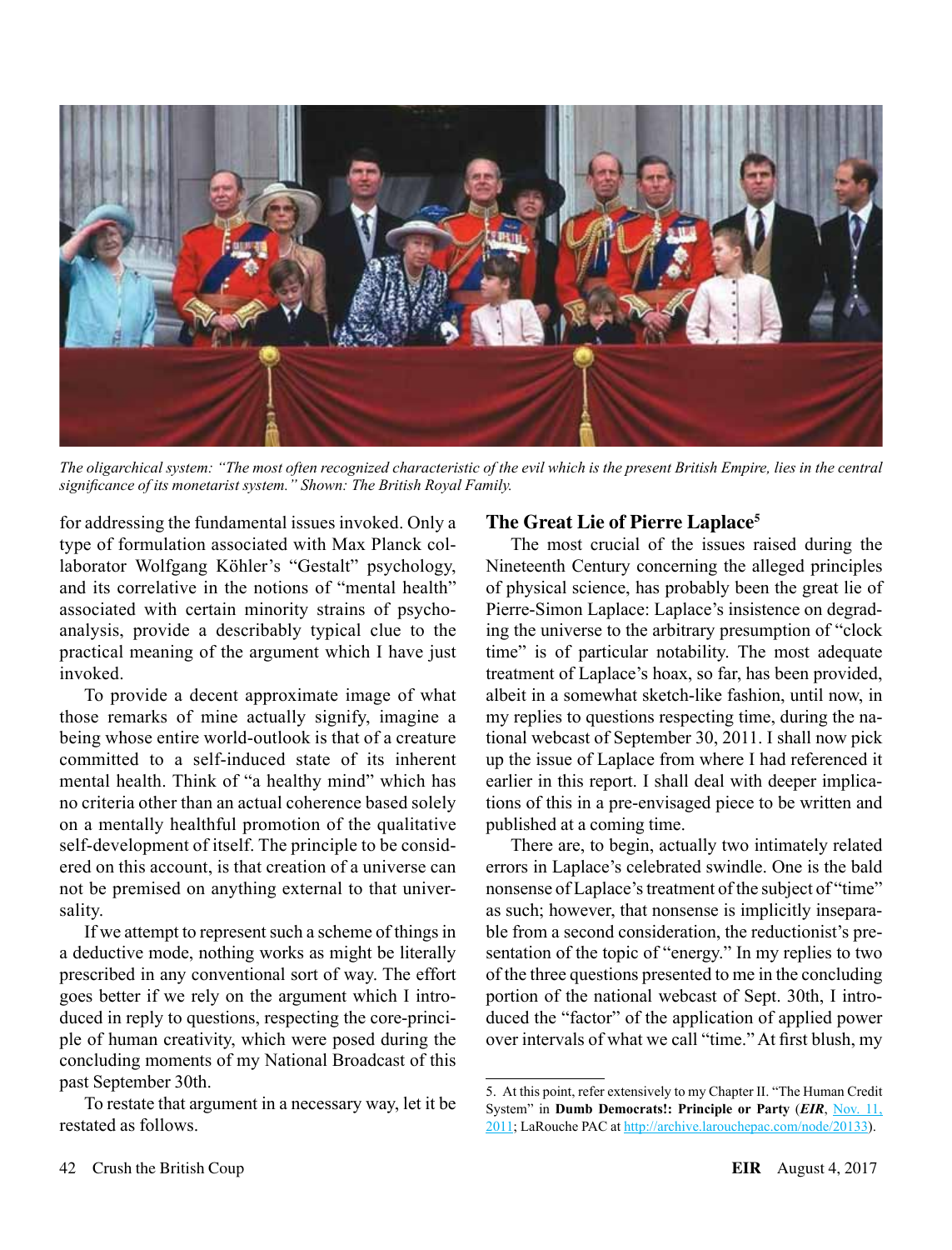objection might appear to be merely a blush; on closer inspection, it is a torrent which overturns everything for which Laplace's principal utterances have stood. It is the consequent scientific principle which I have relegated to an early production.

Three immediate considerations are the most significant on these accounts this far:

- 1. That, explicitly contrary to taught popular dogma, is the actually required standard for life in presently known aspects of the galaxy which we inhabit. The fraud to be located at this point is the utterly fraudulent doctrine of a so-called "Second Law of Thermodynamics." The required level of energy-flux density for maintaining life-forms on our planet, has continued to rise in a fashion which threatens to deliver a timely doom for all species which can not muster the means to overcome the effects of a required increase of the mean energy-flux density in the system as a whole.
- 2. Consequently, the actual "cost" of even the simple maintenance of the system, requires an increase of energy-flux density operating within the system, a fact which proves the fraudulent character, as much as the sheer absurdity of the so-called "Second Law of Thermodynamics."
- 3. In addition to that set of considerations, a general increase of the "energy-flux density" of the system is required merely to maintain the system at an effective level of "status quo ante." We are currently entering a part of our galaxy for which the indicated existential rule is "grow or die."

There are several prime types of considerations to be brought into play on account of these stated and related considerations. However, the truly crucial problem which is to be recognized in this set of connections, is to be located, essentially, in the effects of the fact that our planet's human system in the large, is still structured, currently, according to the adopted standards which are rooted ("habituated," "conditioned") in that so-called oligarchical system, a system which has unnecessarily dominated society generally during the period of an oligarchical history of known, reigning, organized societies.

The implication is, that even to "stand still" in effect, insofar as known organized society is relevant, an effective increase of the "energy-flux density" of the relevant social systems of organized mankind, requires a rising flow of "energy-flux density" through that society.

The root of the problem which the described case presents to us, is a fact which is expressed otherwise by the simple fact that a required increase of energy-flux density, is needed even to, in effect, "stand still."

That problem, so described, is inherent in the prevalence of the oligarchical model, rather than our habitation of a planetary system as such. The following discussion is more or less indispensable on that account.

If we eliminate oligarchical controls such as those typical of the four successive Roman empires, the inherent evil of the current British empire included, we can show, as a study of the fluctuations in the economic history of the span from the founding and stable existence of the Plymouth settlement and the pre-William of Orange Massachusetts Bay settlement shows, and as the case of the United States and its patterns of rise and decline illustrates the point most dramatically, that, as the normal state of a settled condition of organized society illustrates this, that there is a natural trend toward increase of the effective equivalent of required and actual, relative energy-flux density per capita, in any society which is not suffering effects of an imposed oligarchical system. In other words: eliminate the British empire and its oligarchical likeness throughout the known history of this planet, and there were, then, an available, dominant tendency for an increase of the realized energy-flux density, as may be expressed per capita and per square kilometer of land-area.

#### **Who Is Your Choice of God?**

Creativity, as physical science might competently define a notion of a self-subsisting principle of creativity, and science can not be competently distinguished from an expression of perfect self-development. Nothing external to that notion of self-development can be permitted to be taken into consideration as a scientific practice. Everything which exists within those systemic bounds, does not have a freely willfully functional existence "outside" such bounds. What unfolds, hopefully, as a result, is a systemic quality of self-development.

It were not necessary for us to know, beforehand, the pathway of self-development which defines the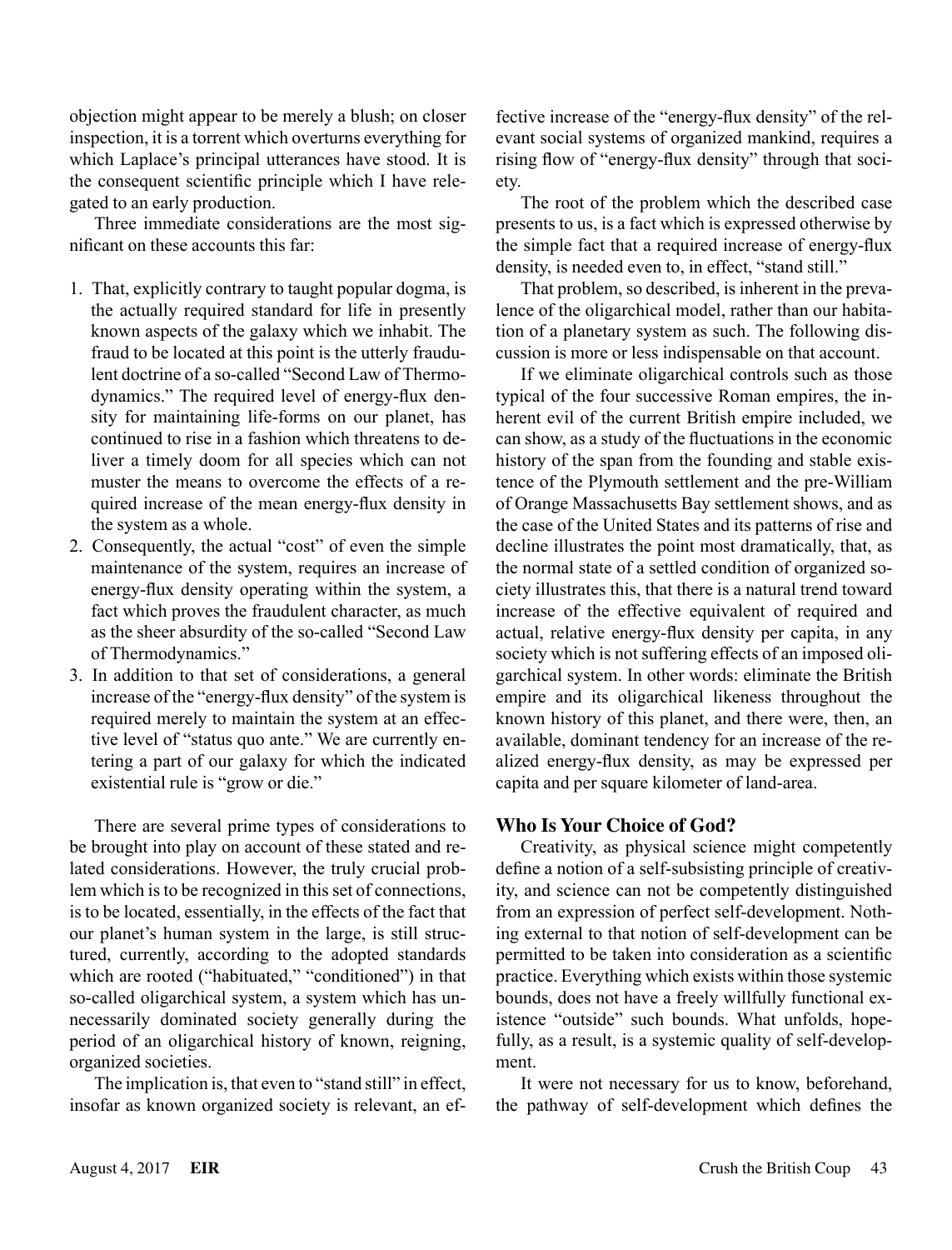"rules of behavior" of that self-creative process of self-extension. This self-development assumes the attributable form of an unfolding self-creation. It is neither necessary, nor proper for us to prejudge the rules which govern such a process of selfdevelopment of that universe. Rather, we must discover the rules of self-development from a critical examination of the process's own behavior, as the actual Socratic methods demonstrate such effects.

**There are certain most notable features of the progress in physical science and Classical culture which have now reached a degree of cumulative development, a development which deserves to be regarded as the greatest accomplishments of the human species so far.**

Indeed, once we have required the

"explanation" of an "outside factor," we have violated the principle of a process of creation.

The coherence which we might properly recognize in such a process of self-creation, is the equivalent of the morality of the process in "its self-entirety." It is the unfolding coherence of the process which rules over the process, allowing, even demanding what must be done, and what not. It is such coherence within the continually unified process, which defines the system, as within that process of the continuing self-development of the system.

There is one comment to be added to all this. Let us consider the ostensibly "self-correcting" feature of the system as a whole, from the standpoint of what we might prudently term the "sanity" of the system itself. That notion, respecting the notion of a self-perfecting system of the prescribed features, points to an implicit principle of self-conception within the system, an implication which were to be considered as a creative conscience's expression of a state of its "sanity."

However, in all that I have said under those terms, the factor of what is ostensibly a supreme feature of "conscience" must be dominant. This factor can not be "instantaneous," but must be "active," as the sanity of the system considered as a whole must be.

Now, since we have just considered some obvious principles of any notion of a self-universal creation as "the required self-conscience of the system," we must now proceed accordingly. This time, our concern must be to define the practical meaning of that principle of "conscience" which is the active principle of the system: the internal "sanity" of the system as a process.

#### **From Vernadsky's View**

That much said here on that account thus far, consider some fairly well-defined, "as necessarily internal," characteristics of that system. The interrelationships among such known "factors" as Academician V.I. Vernadsky's "hierarchical" distinctions of "lithosphere," "biosphere," and "noösphere," are to be considered as useful mooring-points for such a discussion.

From the standpoint of the principally known works of Academician V.I. Vernadsky, as from the mid-1930s

onward, Vernadsky's notable principles have depended increasingly upon the standpoint of the Bernhard Riemann who represents the most crucial principles of a physical science incorporating such among his great successors as Max Planck, Albert Einstein, and V.I. Vernadsky himself. No compartmentalization among them can be justly tolerated; the functional interdependence among them, although yet to become fully understood, is monumental.

However, looking backwards to the middle of the Fifteenth Century, the intimations of the work of Filippo Brunelleschi as subsequently overwhelmed by the genius of Nicholas of Cusa expressed in Cusa's *De Docta Ignorantia*, have no equal in their defining an entirely fresh, ontological notion of physical science for the entire sweep from the century of Cusa. This has been a notion which dominates the foundations of science from that time to the present date. That work, and its companions from the work of that same author, has had the practical effect of bringing to the fore an entirely fresh conception of the role of mankind and science, that from nearly the onset of that century and, hence the A.D. 1401 birth of Cusa himself.

Indeed the very existence of the United States has been a consequence of an injunction of a policy by Cusa: a directive to cross the great oceans, to create new nations to escape the degeneration which the resurgence of the Venetian system of usury had brought down destructively upon the momentary achievements of the Great Ecumenical Council of Florence (1438- 1439), the Council in which all of the timely greatness of European culture was then expressed.

The process of social evolution for the good, as ex-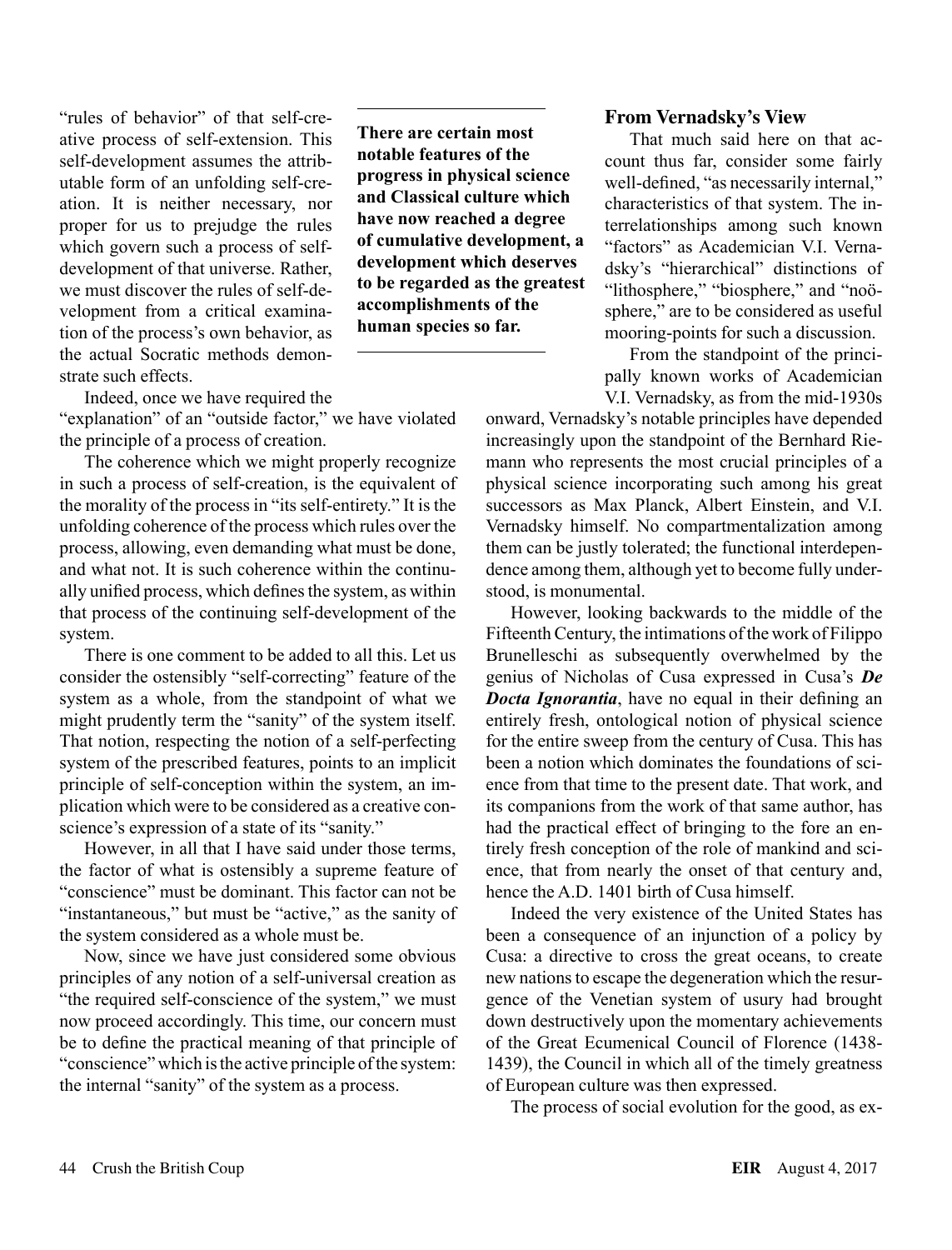pressed by the role of Cusa and his associates in that great Council and its scientific expressions, was at the root of what was to become those developments in the Massachusetts of the Winthrops and Mathers, the developments which supplied the essential, distinguishing foundations of the United States of America, and which have provoked its greatest achievements to the advantage of all mankind since that time.

This brings our report thus far, to a crucial point. At this moment preceding, and still coinciding with the great, recurring world warfare of the A.D. 1890-1917 interval and beyond, the human civilization of this planet has presently come to what threatens to become immediately the extinction of human society in a recognizable form of existence.<sup>6</sup>

Despite that presently horrible threat now radiating across a vast span of history, since the spawn of the likes of the degenerate Roman Emperor Nero and his natural consequence, President Barack Obama's present master, the British monarchy, there are certain most notable features of the progress in physical science and Classical culture which have now reached a degree of cumulative development, a development which deserves to be regarded as the greatest accomplishments of the human species so far. Against that backdrop, what was embodied in European culture, despite the evil represented by that "Fourth" Roman Empire known as the British empire, has been the greatest achievement of mankind thus far. That specific accomplishment of resistance against the tyranny of today's British Empire, when appropriately considered, is the greatest hope of our planet and our species known to the entire existence of mankind up to this moment. We are, in that respect, the assigned true, and, hopefully, faithful, instruments of the Creator.

The most convenient point of reference to this fact, is a fact which is either not known as being such, or known, but snuffed into impotence by the evil stench of the mass- murderously anti-human pestilence known as the so-called "environmentalists."

Against that historical backdrop, the question posed to us by the world's current events, is whether mankind as we have known mankind has, or has had the character to outlive what is to be frankly considered as the virtually Satanic pestilence which is the old Roman Empire in its present British imperial incarnation. Will the British empire be permitted to bring the planet to the point of that virtual thermonuclear extinction and related methods of extinction which a presently accelerating intention for mass-extermination of peoples by the British empire now threatens to bring down upon our species, that in its virtual entirety?

This fact places mankind, presently, under the judgment of being tested in practice to be either fit to survive, or not. If the British imperial plotters were to be permitted to prevail, the judgment brought down upon the heads of our otherwise wonderful species would be an awful one. What you, as a citizen, might do, or fail to do, could help to decide the outcome for all mankind.

Consider the attached, practical issues which are addressed in the following pages, on that account. There lies the choice of action which threatens to bring all to account during the present moments immediately before us.

#### *From the practice of economy:*

# II. On the Subject of Economy

From where I sit in today's process of world events, what I find astonishing, is the fact, that the western and central European governments, and their attached nations, are still, so far, clinging to the delusion, that their nations depend on increasing their supply of what is, intrinsically, hyper-inflationary money, that which is now, implicitly worthless. Hence, also, there is more and more of that intrinsically worthless money of the United States under Presidents George W. Bush, Jr., on the one side, and on the other the morally lowest form of life to appear so far, Barack Obama, who is the most criminal yet to appear within our shores.

The debt of the trans-Atlantic territories today, is a hopeless cancer of inherently worthless, merely nominal, monetarist value, which does nothing so much as increase its own, intrinsic worthlessness at currently hyper-inflationary rates, all that out of a mass of worthless debt which never would, or ever could, be redeemed.

The stubbornly crucial fact of the matter, is, that money, when considered in and of itself, is, intrinsi-

<sup>6.</sup> The "World War" which was actually set into motion by the British Royal Family's 1890 ouster of Chancellor Bismarck, the subsequent 1894 assassination of France's President Sadi Carnot, and the pact British Crown Prince made with Japan's Mikado for launching war against China, Korea, and Russia over the period leading through 1905.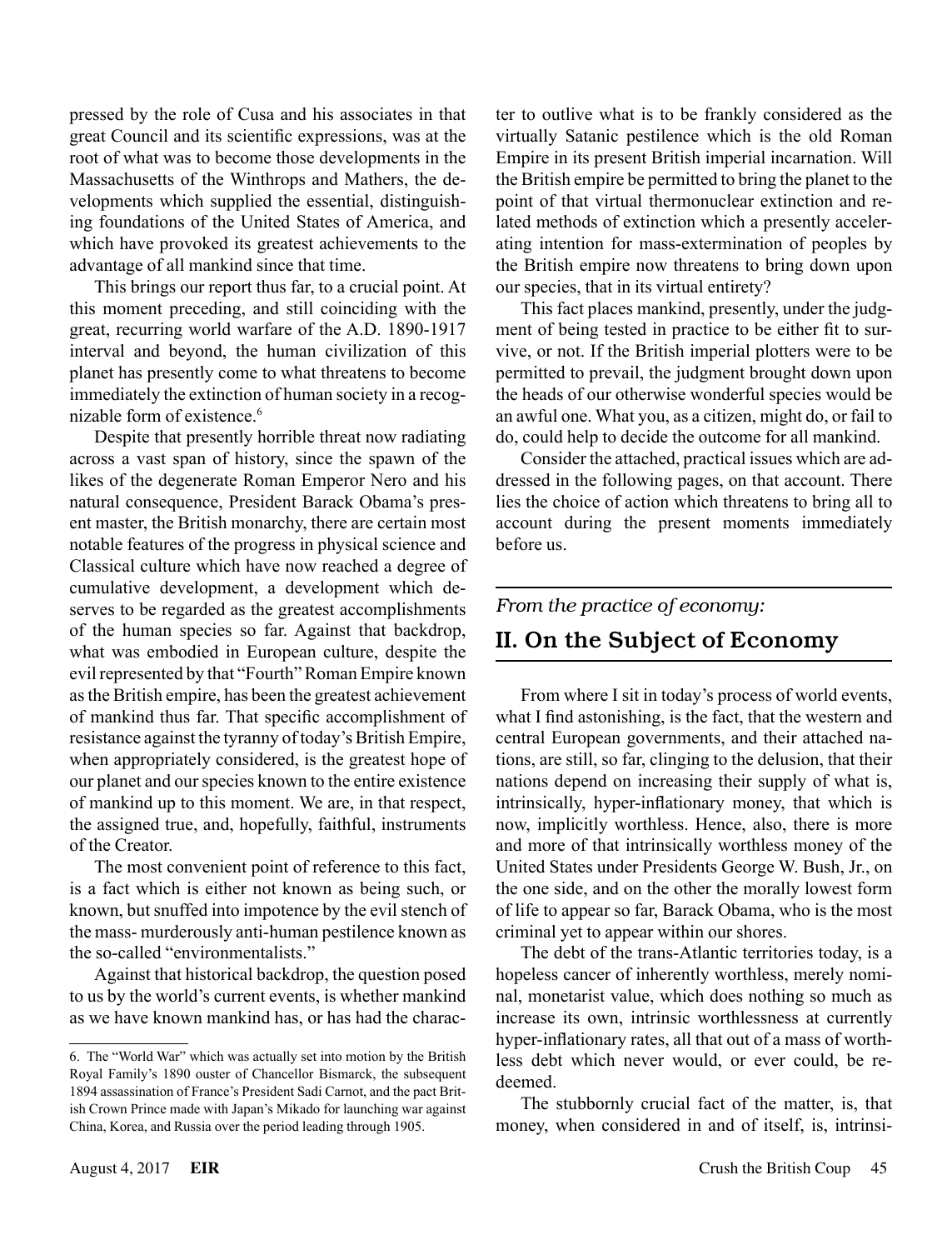cally, absolutely irredeemable. The potential value lies not in the money itself (i.e., "monetarism"), but in the creative powers expressed in the human species' increased capacity for persistently increased net physical productivity, a productivity secured through combined advances in scientific knowledge and practice, and through enhanced cultural and related living standards for the populations in the large.

No actually sane political leader, or even only a moderately clear-headed and thoughtful citizen of our own republic, or of continental Europe, could have actually lost anything worth-while on this national account at this time, had his or her government simply employed the precedent of President Franklin Roosevelt's 1933 Glass-Steagall legislation, using that as the urgently needed step, for our terminating the implicitly feared existence of, in particular, those presently terrible, monetarist systems which had been built up within the U.S.A. and elsewhere, since approximately the Summer breaking-point of 1971.

What has been done for that which is now ever worse and far less than worthless, as inside the U.S.A. now, especially since the beginning of September 2007, and, most emphatically, since the mass-lunacy of the hyper-inflationary bail-out process begun in 2008, has been absolute insanity. In western and central Europe, for example, the insanity is even much wilder, and more hopeless, than inside the U.S.A. itself; this has become, now, the sheer insanity of what has been termed "Quantitative Easing"—which is a malignant cancer of economy now plunging the trans-Atlantic world downward, into the pits of virtual economic *Hell!*

The remedy for that should have been recognized at the outset, as follows.

#### **My 2007 Attempt To Save the U.S. Economy**

Installing a copy of the 1933 U.S. Glass-Steagall Law, or my August 2007 Homeowners and Bank Protection Act, or its proposed equivalent, had been an immediately urgent, first-step measure, which should have been already taken since no later than September 2007; but, that measure has been, at the same time, only a part of the larger measures of a solution for our present crisis. Glass-Steagall is necessary, but, alone, it could not do what is needed; it is urgently needed, right



EIRNS/James Rea

*Adoption of LaRouche's Homeowners and Bank Protection Act of 2007, or today, a Glass-Steagall law, "is indispensable as a first step toward the now more urgently needed, more fundamental approaches to a genuine and durable recovery." Here, BüSo organizers in Berlin campaign for a return to the D-mark, and a two-tier banking system.*

now, not as a self-contained solution, but is indispensable as a first step toward the now more urgently needed, more fundamental approaches to a genuine and durable recovery.

In brief, the practical problem has been the following.

Glass-Steagall separates the worthless spending on gambling backed by worthless pledges, from the commercial banking sector; the urgency of the immediate necessity for a change is such that the continued existence of the United States depends on the immediate ouster of President Barack Obama as the required, ini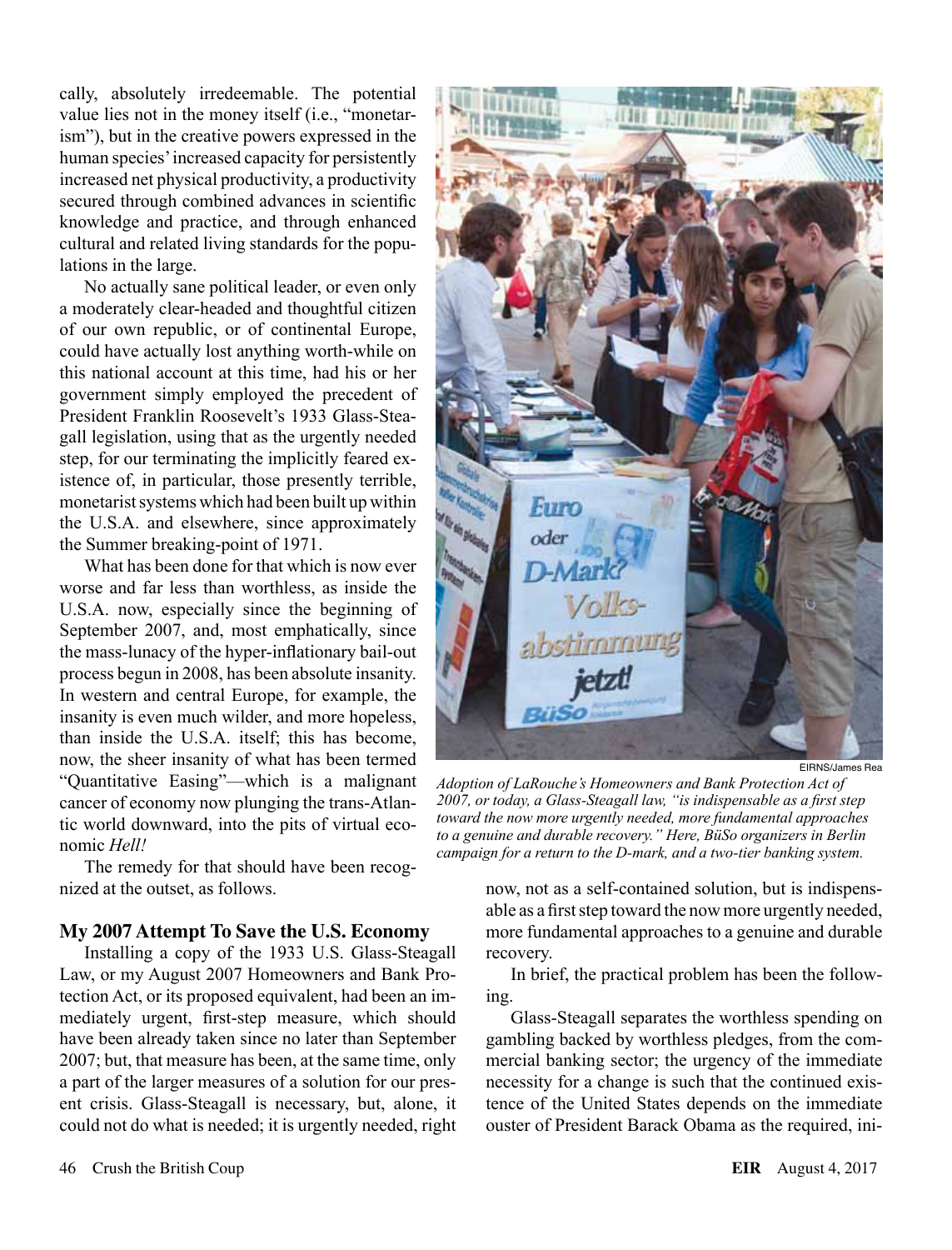tially crucial measure for the launching of a Glass-Steagall reform. The amount of credit which could be assembled by Glass-Steagall alone, would not be sufficient to reverse the presently plunging collapse of the trans-Atlantic region as a whole, or even the U.S. economy by itself. A much broader action, which I shall specify here, now, is needed. There is not a moment to waste.

I explain.

#### **Credit vs. Monetarist Systems**

When the patriots of the North American English colonies had broken with the British empire, in the aftermath of the British Lord Shelburne's victory taken from the February 1763 Peace of Paris, the Eng-



*"There should be no mystery in the fact that U.S. President Barack Obama is, psychopathologically, a carbon copy of the Roman Emperor Nero."*

lish-speaking colonies in North America had been divided between the American patriots and their deadly adversaries the so-called "American Tory" or British imperialist financier interests. The British East India Company's specific imperialist interest, as merely typified prominently by Judge Lowell at that time, represented the British imperialist interest opposed to the American interest (e.g., that of our United States), then, as in the form of the British imperialist interest now associated, traditionally, with the "House of Morgan," then, as now.

However, the proper understanding of the role of the British imperialist interests, requires insight into some deeper considerations. The British interest of today, is that of a nearly global empire which controls the Wall Street and related financier interests inside the U.S.A. still today, and has managed, usually, to control the Presidency of the United States, through the British imperial financier interests under such Presidents as Wall Street swindler Martin van Buren, and the patsy of van Buren, Andrew Jackson, who combined their efforts to wreck the finances of the United States through the combined actions of Jackson's, first, shutting down the Bank of the United States, and, then, van Buren's unleashing of the infamous (Bernanke-Geithner-style) swindle known as the Panic of 1837. Over the subsequent decades of the U.S. Presidency, most of the time, the President of United States has been an agent of the British empire working against the interest of the

United States and its Federal Constitution. Witness the recent cases of George H.W. Bush (the son of former Adolf Hitler backer Prescott Bush), of George W. Bush, Jr., and of the British monarchy's treasonous and murderous agent-in-fact, Barack Obama.

Such treasonous elements within the financier interests of the U.S. political system, are not simply bad people; they are intrinsically evil, currently witting agents of the present British empire under Queen Elizabeth II. More to the point, they have been agents of what is properly identified as the fourth categorical generation of the Roman empire, the actually dominant world empire in the world as a whole today. The kind of evil which that present British empire signifies today is not merely a matter of the virtual piracy and virtual slave-trading of the British system today. The essential characteristic of that British empire, like all Europecentered empires of all ancient through modern history, is a characteristic which is common to not only the successive incarnations of the Roman Empire, including today's present British incarnation of that empire; but to the powerful empires which had played a dominant role prior to the foundation of the original Roman empire.

The essence of all such empires as those has been what is called "the oligarchical system," the system which is characteristic of the monetarist financial/banking systems of the trans-Atlantic system and its broader correlatives. The rape of what had once been the econo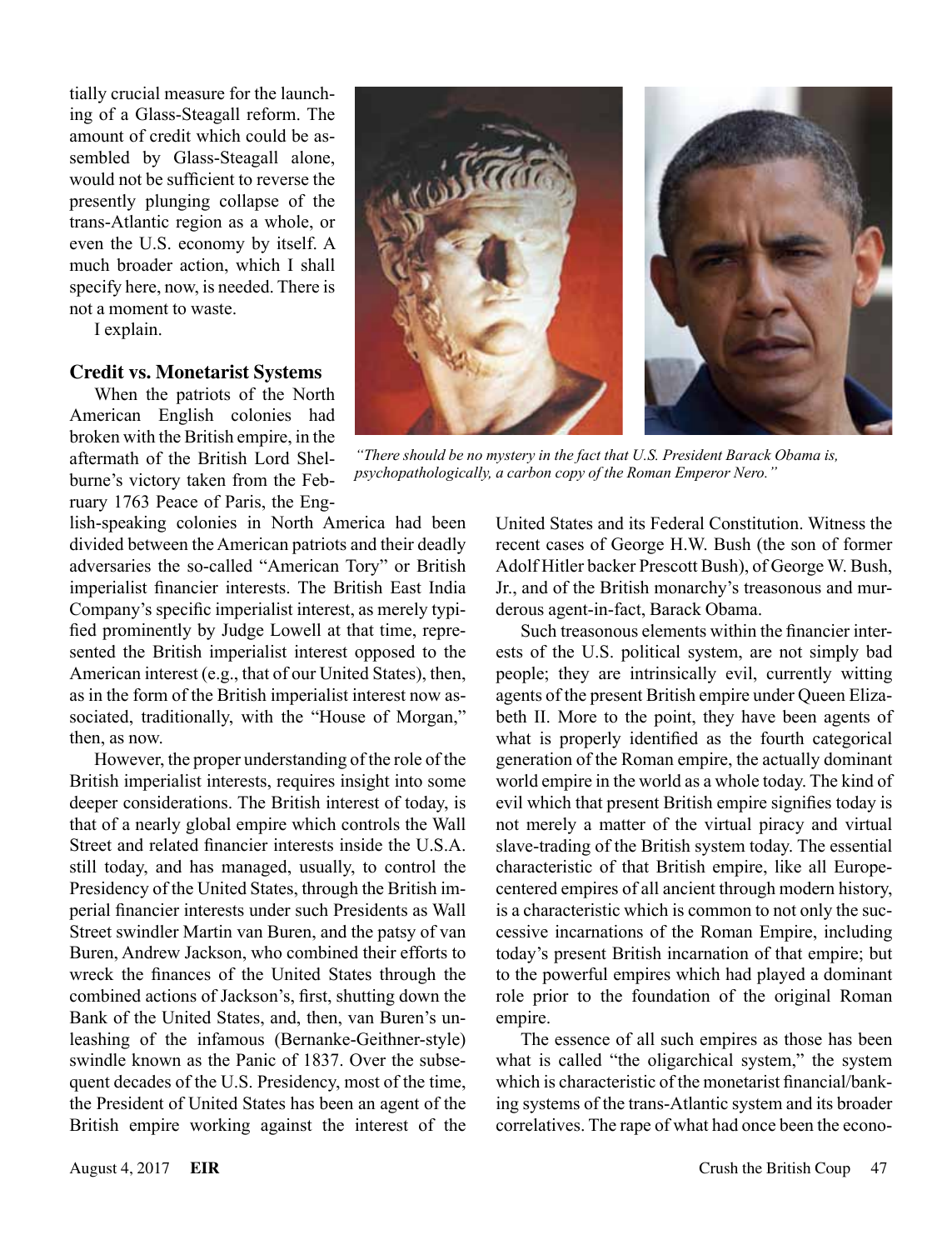mies and nations of western and central Europe under the pretext of the so-called "Euro system" is nothing but the suppression of the former sovereign nations of those parts of Europe, to replace them by transforming them into the powerless colonies of the nominally British form of the modern Roman Empire.

The principal characteristics of the Roman empire, its predecessors and sequels, is what is aptly typified by both Homer's account of the Trojan War, and by the continuing cult of Apollo (The Oracle of Delphi), and by the accounts of the aftermath of the Trojan War which had been presented, later, by the chronicler and dramatist Aeschylus. These particular cases, together with the legacy of the Roman Empire, are typical of what is known technically by relevant experts as "the oligarchical system."

The "oligarchical system" divides the human populations between what were designated, explicitly, as being "the gods," and, on the other side, the slaves or serfs. That same system, with certain relatively superficial changes, has been the social system reigning over Europe to the present time of the ongoing breakdowncrisis throughout virtually all of the present trans-Atlantic region.

Thus, there should be no mystery in the fact, that U.S. President Barack Obama is, psychopathologically, a carbon copy of the Roman Emperor Nero. Read the facts about Obama; you are reading a carbon copy of the mental and moral degeneracies which are characteristic of the Emperor Nero. If you support Obama in the Presidency today, you are supporting a living carbon copy of the mass-murderous butcher known to history as the Emperor Nero, or as the similarly pathological personality of the dictator Adolf Hitler. It was not the war which made Hitler a copy of Nero; it was the outbreak of war which unleashed what had been the potential inside Hitler all along, as the case of Nero presents similar features to the case of Hitler. Obama is, within himself, actually worse than Hitler, unless you remove him from office, under Section "4" of the Twenty-Fifth Amendment to the U.S. Constitution, right now!

However, with certain notable exceptions, such as the domain of Charlemagne and his friend Caliph Haroun al-Raschid, the characteristic of what is known as the culture of Europe and its neighboring regions, has been the same oligarchical principle known to us from such precedents as the Peloponnesian War, all the way up to the eruption of Europe's Fifteenth-century Renaissance. Most notable on this account had been the Renaissance's role as centered in the Great Ecumenical Council of Florence, and the emergence of a modern European civilizing thrust radiated chiefly from the effects of the Great Council, as typified by the career and outcomes associated with Cardinal Nicholas of Cusa, including the principal foundations of all competent strains of modern European science and art.

Amid this, since the brutish English monarchy of King Henry VIII, there had been a literally Hellish raging of religious warfare throughout European civilization as such. The principled issue has been the combat of a humanist culture traced from the high points of the Great Ecumenical Council of Florence, against the recrudesence of the ancient evil of the oligarchical pestilence. Since the emergence of the Sarpian New Venetian party of William of Orange built up around the Netherlands Wars against the France of a foolish Louis XIV, and the subsequent Seven Years War which established an actual British Empire, Europe's wars have been a monstrous evil crafted in the tradition of the ancient Roman Empire and of that Empire's likenesses as Byzantium, the Venetian-controlled Crusader adventures, and the emergence of the British Empire of today.

The most often recognized characteristic of the evil which is the present British Empire, lies in the central significance of its monetarist system. The facts, if considered, were readily clear; but, for most people today (even today), true facts concerning money and moneysystems are not interesting in much of any fashion but a gambler's foolish lust.

Money, as money or its likeness, has no actual economic value. The problem here is that with the creation of a monopoly over money, either by a nation-state, or some potency which exerts a private monopoly over a public currency, the fact that money becomes a monopoly of the ruling political power, under such as our rotted-out Federal Reserve System (by the House of Morgan's legacy) and its Wall Street and London attachments, or the International Monetary Fund, which uses a strangle-hold over the public use of money in such a way, including creation of hyperinflationary bubbles of London and Wall Street, using dearth of money, or an hyperinflationary surfeit, to control money in such a fashion as to exert life-death controls over the very existence of the general population.

I have been forecasting with what has been consistent success (on principle) since my Summer 1956 fore-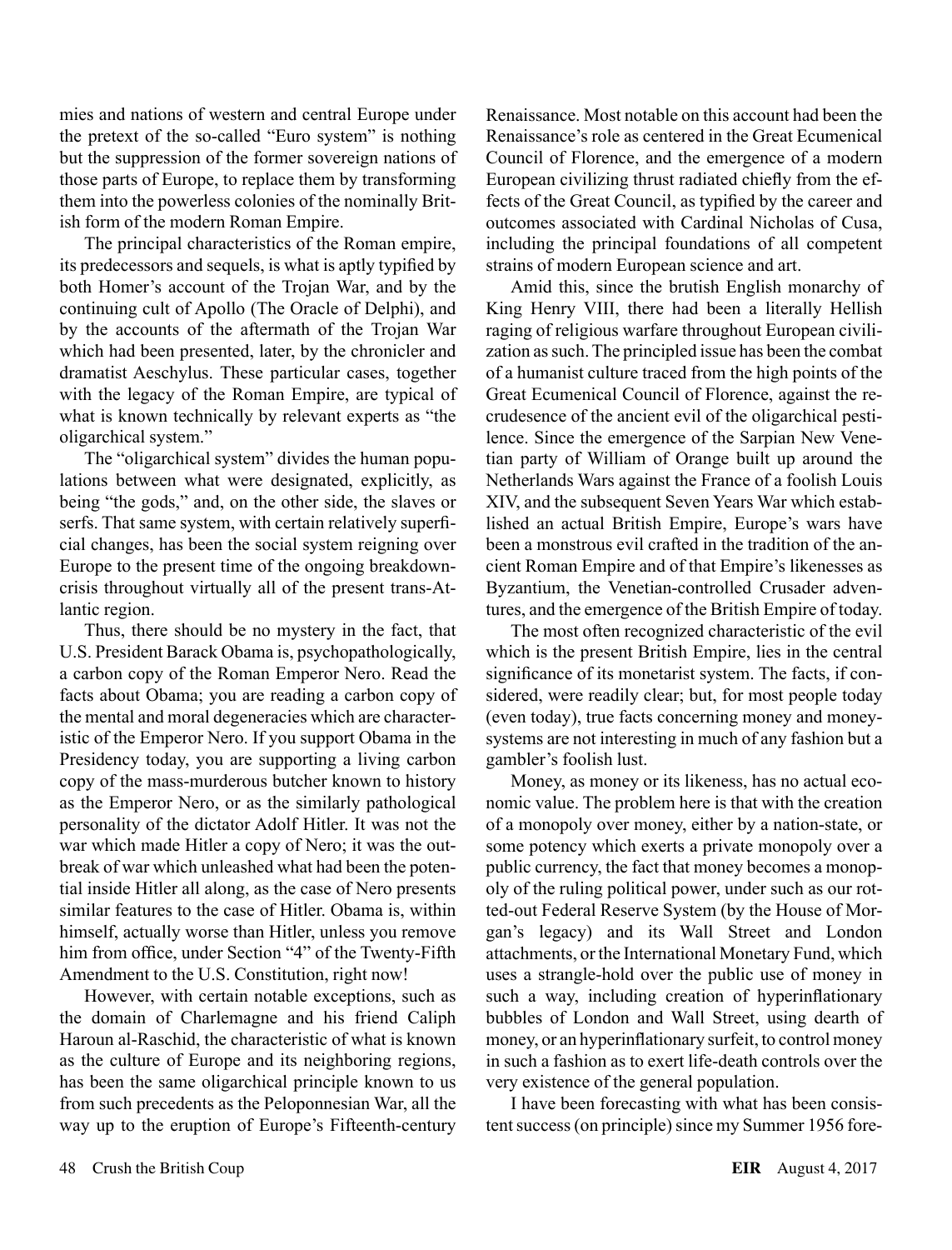

*" 'Quantitative Easing' is, intrinsically, the most insane, most stupid, but also the most larcenous swindle which any modern, simply madman-government might have committed, placing its foolish trust in intrinsically ever-worthless fictitious debt conceived in emulation of the 1923 debt of Weimar Germany." Shown: "The Moneylender and His Wife," Quentin Massys (1514).*

money as such has no intrinsic value. Virtually all of their principal assumptions have been failures; this is because they have failed to understand the nature of the oligarchical system which they have been induced to accept.

This history is not merely a matter of personal tyrannical destinies. The root of the evil is located in a cancerlike disease known formally as the same oligarchical principle chronicled by Homer on the subject of the Trojan War. It has been the oligarchical form of control of the creation and use of money, which is the essential cause of all catastrophic failures of money systems as under the influence of a Morgan tradition's Londonbased asset, Alan Greenspan, which ruined the U.S. economy since the early 1980s. The issue to be treated, lies in the fact of that oligarchical principle whose principal representation for today is the British empire of Queen Elizabeth II. Defeat that empire, or, by negligence of your duty, you will imagine that you are rotting in Hell—if you live long enough to understand that.

I will say more on this matter of money in the following chapter of

this present report.

# III. Fool's Gold, Et Al.

As this just-stated fact is demonstrated by the effects of the wild-eyed speculation which money represents throughout and around so much of the world today: money itself never actually expressed either an intrinsic quality, or a quantity of "economic value" within any economy from around the world; that is especially the matter to come under our attention under the present conditions in the trans-Atlantic regions. "Quantitative Easing" is, intrinsically, the most insane, most stupid, but also the most larcenous swindle which any modern, simply madman-government might have committed, placing its foolish trust in intrinsically ever-

cast of a severe U.S. recession to break out some time between the close of February 1957, or no later than early March. All among the forecasts I have actually published since that 1957 event, have been uniquely successful; whereas, all those of all my known putative rivals have failed in their performance, up to the present time. The failures of my putative rivals in forecasting have been also consistent. The fact of the matter is, that my rivals' policies respecting the nature of such developments, have been consistently based on wrong, monetarist presumptions. They have been dupes of that which they have been induced to believe, right up to the present moment.

What has been wrong about them, has been their refusal to understand the meaning of money as being no better than the quality of physical-economic value intrinsic to the purpose for which the credit is extended;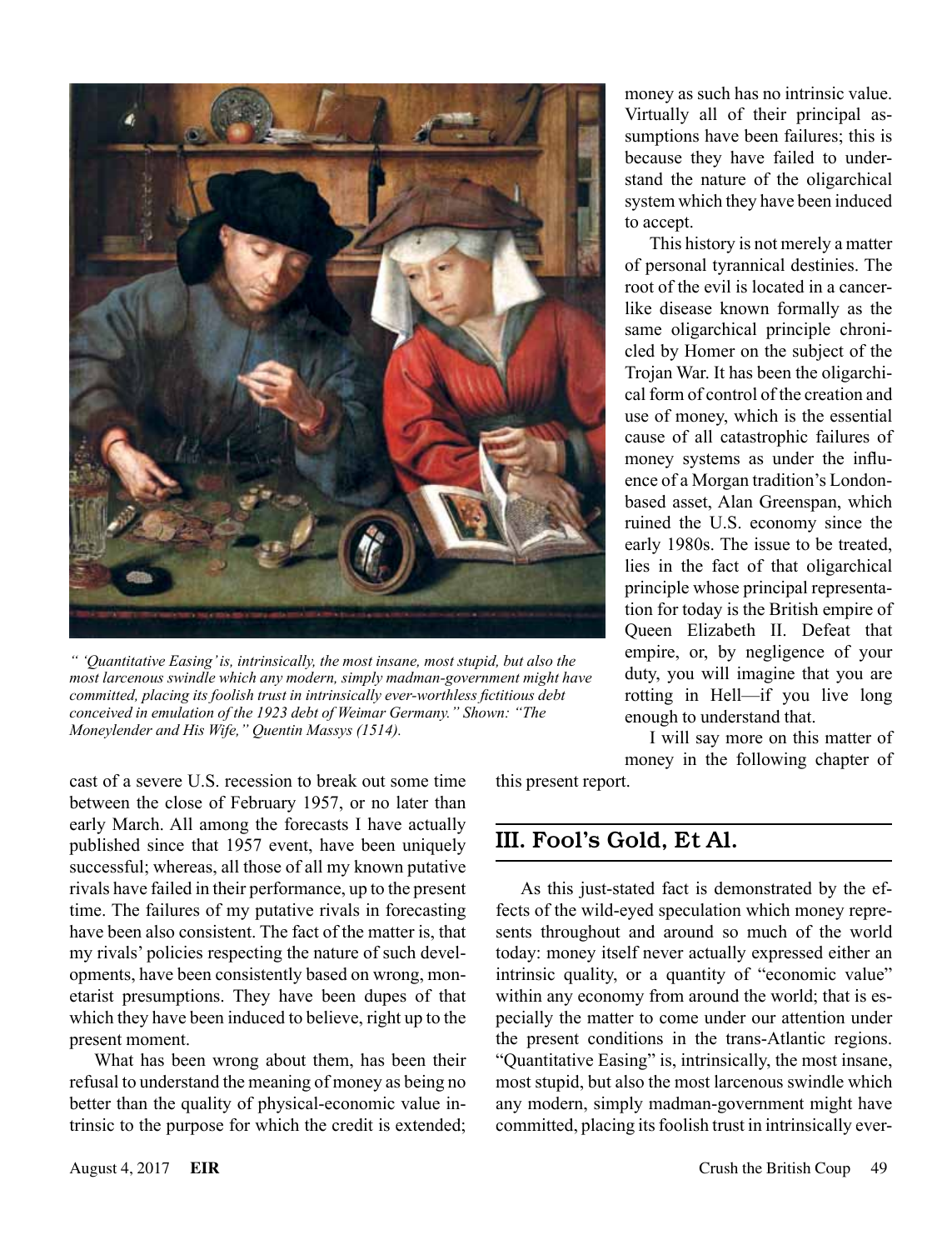worthless fictitious debt conceived in emulation of the 1923 debt of Weimar Germany.

That is the judgment to be made on, for example, the far worse than Weimar worthlessness, of the implicitly hyperinflationary succession of both the George W. Bush, Jr. and Obama governments—not to speak here of the present situation in western and central Europe. Whether the attributed wealth is denominated in dollars, pound sterling, or anything of the like: those governments, like their British imperial accomplices, would be, and have been viciously insane by virtue of that fact alone. Actual wealth exists only as a rising rate of what is expressed as net gains in physical benefits generated as increased physical productivity to mankind per capita and per square kilometer, as that might be measured as a rising rate of physical gain per day and per person, to meet the current needs of mankind, and for progress, per person, and with the passage of time.

This sometimes seemingly miraculous power, the power to increase the production of physical wealth, per capita and per square kilometer of territory, is obtained, if at all, chiefly through the uniqueness of the willful, conscious powers to effect the increase of the uniquely human powers of the equivalent of physicalscientific creativity per capita and per square kilometer of territory; or this may be expressed in terms of the increase of mankind's power to rise from the surface of our home planet, to higher altitudes above the immediate surface of the Earth, as in a successful round-trip, to and from the Moon, or Mars.

Thus, it was only during the early 1950s, that, through the effect of bringing on the development of space-exploration and comparable kinds of development, that our society had come to recognize an actual, practical insight into what is to be considered comparable to reaching the highest altitudes enveloping our planet's surface regions. More recently, those persons who have been competently informed in matters of science, have come to recognize that even the weather experienced by the inhabitants of our planet, is not independent of effects controlled by such relatively nearby "weather" as the arms of our galaxy.

Not only must we be responsive to changes in such reaches of galactic "weather;" but, unless human life on our planet suffers massive destruction, such as by thermonuclear warfare, or comparable effects, we shall certainly be called upon to deal with what will include highly unfriendly patterns of actual weather within our

galaxy, a threat from such "weather" which we must become enabled to conquer in a timely fashion, over the course of unfolding times to come during later generations of this young century.

So, in the estimated, approximately half-billion years of the presently known historical evidence of the history of life on Earth, the existence of life on Earth, has required an increase of the available "energy-flux density" of the density of power<sup>7</sup> required to maintain human life on and near the surface of our planet, even during the recent several millions of years of the fairly assessed increase of human life on Earth. To the best of our present knowledge, the human species is the only species which commands the willful powers to approach its needed rates of increase specific to the human population, that done through willfully creative powers. We have much to happen which will become new for us over times to come, but those categorical characteristics of the human species's destiny are presently known to us, as a sense of the role of a principle of change on which the existence of human life continues to depend.

What we might consider as the possible increases in man's power to exist and grow over the coming generations of this presently young century, as we have had such experiences from the model, past two centuries of our history, is the expression of what we also know as the suggested possible increase of the productive powers of labor, down here, on Earth. This should be a reasonable expectation in light of the fact of that deep, willfully self-inflicted depression in the physical economy which has hit the trans-Atlantic sector of the world, a depression associated with the correlatives of the assassinations of John F. Kennedy and his brother Robert, and, also, the effects of the related, long U.S. war in Indo-China. The combination of the failure of the U.S. to take competent action against those assassinations, and the insanity of entering into such disturbances as a prolonged war in Southeast Asia, were the essential causes which set off what has been, since, the long, accelerating decline within the trans-Atlantic economy.

#### **A Mental Disorder Called "Money"**

Throughout what had been the extensive prefatory feature of this report as a combined whole, one common irony pervades all truthfully defined effects. The extent of all truly human systems is self-defined as within the

<sup>7.</sup> E.g., "energy-flux density."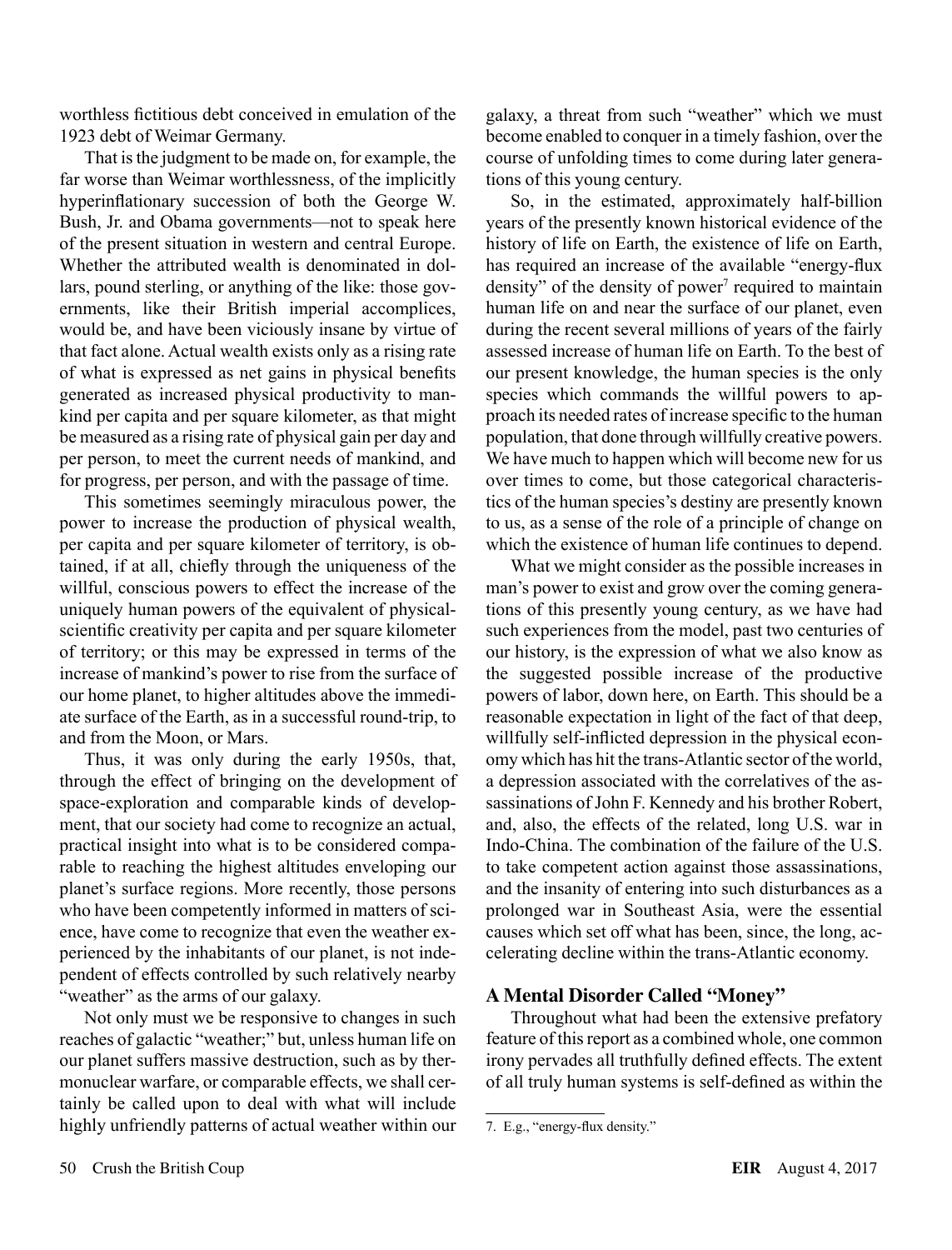extensible regions of mankind's willful influence within the galaxy, man-made functioning gadgets included, rather than by a measure arbitrarily super-imposed from without.

That is the extent of the true human economy, in the past, as now. The same is true for any competent notion of "value" in the practice of physical economy. The internal measure of our

universe, as is implicit in the physical-economic standard of the equivalent of "energy-flux density" per capita, reflects the notion of a general conceptual basis for the proper notion of the internal discipline of a selfcontained universe, and of mankind's presently, and irrevocably, extra-terrestrially extended "world" economy.

Now, consider some other critical features of mankind's economy. Forget Barack Obama's views on such matters; after all, there is no reasonable doubt that he is insane, and that is to be considered as criminal insanity under any reasonable estimate of Section 4 of the Twenty-Fifth Amendment to our U.S. Constitution: much more "criminal"in terms of the rate of increase of presently embedded effects of his reign to date, than Adolf Hitler and his crew.

The popularized idea of "money" is of crucial importance as a destructive influence on the economy and its population. Neither gold bullion nor any other standard external to the process of the correlative notion of an increase of energy-flux density, need be sought outside what we might define, in practical terms, as the limitless self-development of a finite but unbounded universe, like that intended by Albert Einstein.

It is the process of what is, in effect, the increase of the energy-flux density of human activity within our universe, which measures mankind actually. Neither gold, nor any other object, but what is represented as mankind, or as a comparable form of agency internal to the universal system, really means much of anything in the proverbial "final analysis."

#### **The Frauds of Laplace**

The crucial issue posed by the remarks which I had just presented, immediately above, is what is typified, symptomatically, by the need to exclude the absurd doctrine of what is called "time" by those sharing the foolish beliefs of a Pierre-Simon Laplace. Here lie the most crucial aspects of the lunacy of Laplace's dubious

**It is the process of what is, in effect, the increase of the energy-flux density of human activity within our universe, which measures mankind actually.**

assertions respecting the physical authority of widely taught contemporary mathematics as such. I summarize my argument in this present chapter by restating the direction of the argument which I have made at earlier points of time in this present report, up to this present point. The intrinsic absurdity of Laplace's cardinal assertions is manifold; I shall tear apart Laplace's

hoax, as if "piece by piece," in the extent necessary, accordingly, here and now.

First of all, I shall return to the implications of some of Laplace's design which point blatantly to what is the intrinsic nature of the fraud he has perpetrated by the blatantly fraudulent approach to the definition of "time" as such. He locates the existence of what he identifies as "time" outside the universe, thus echoing, in that way, the clear absurdity of a similarly fraudulent notion of "space by itself." These related notions, of "time by itself" and "space by itself," are part of the most essential of the outright frauds against the very essence of science, which are associated with the attributably systemic intentions of Laplace. The worst of all of his frauds is his errant reliance on a notion of "time by itself," as being also, implicitly, the absurdity of "time and space for itself."

All that could be reasonably considered as competent physical science, and not that of perverted creatures such as Bertrand Russell, is premised on clear evidence of the necessarily, actively consistent interdependence of any general form of ontological claims respecting the definition of the characteristics of actions within that universe which contains and defines even the very hypothesis of "time per se." What is left to be believed, is the notion of a remaining, systemically persistent notion of "physical time," a notion which was already implicit in Johannes Kepler's uniquely original concept of universal gravitation which is situated within Albert Einstein's notion of a Keplerian universe which is "finite, but not bounded."

Within the bounds of those immediately aforesaid specifications, the progress of science thus far, has been afforded two principal options, the contrast among which, enables civilized mankind at the level of a presently assignable standard for approaching a precondition of approximate certainty in those matters, a sense of certainty which should be currently attributable to the principled matters of what is to be regarded cur-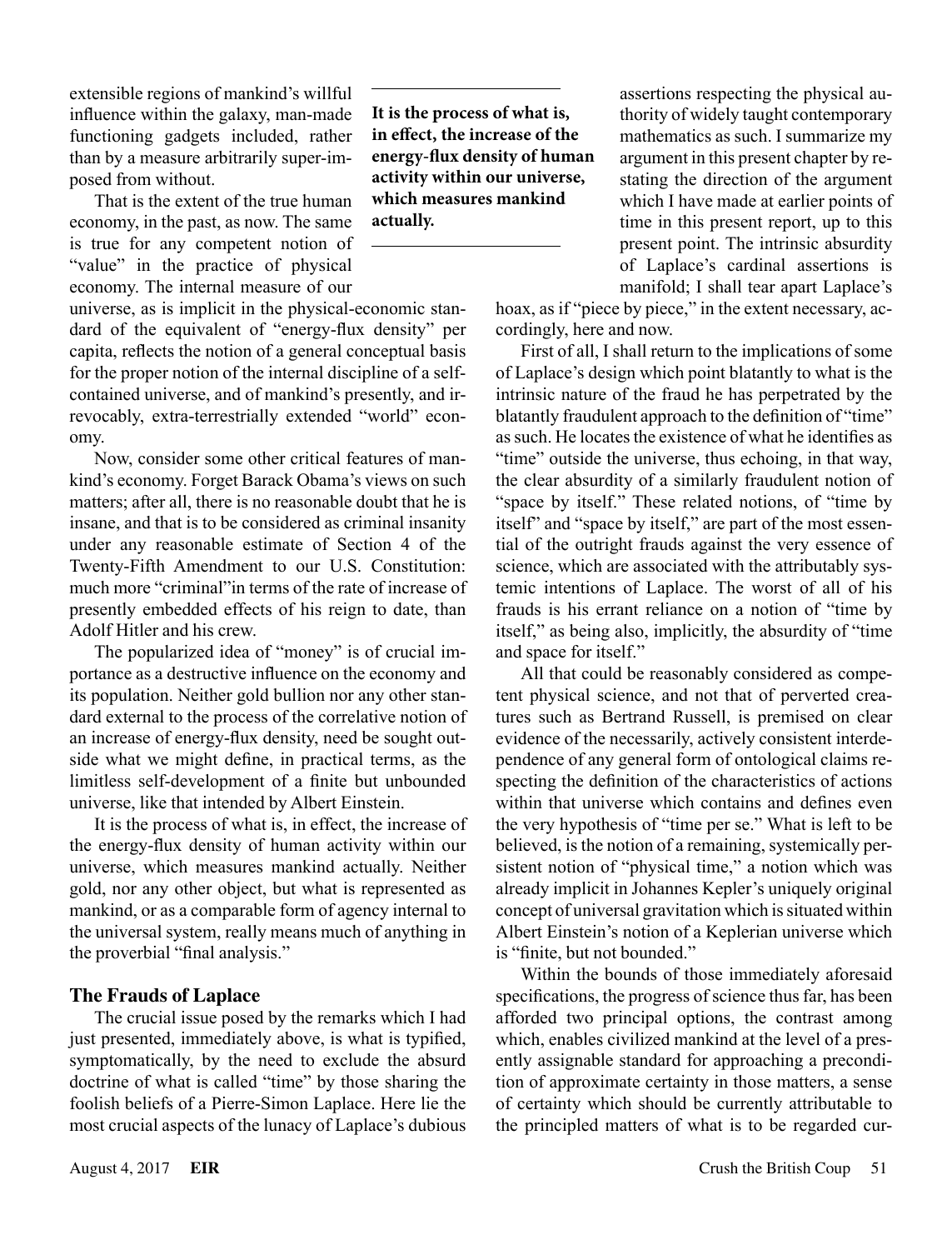rently as competent science. The one is human "sense perception;" the alternative is what may be usefully classified as the general electrodynamics of physical time (rather than "clock time") within the universe, that insofar as we are enabled, increasingly, practically, to broaden our efficient reach within that domain.

The currently most useful manner for stating that case, is implicitly stated in the view of the work of Bernhard Riemann from the standpoint of such as what is underlain by the contributions of such among Riemann's excellent followers as Max Planck, Albert Einstein, and V.I. Vernadsky. It is through that inter-play among the exemplary contributions of those three, that science has been presently enabled to present a decent effort at creating solutions which threaten to overcome the enormous debt of irrationality which we incur by seeking to derive a science from the currently relatively "popular" presumptions respecting human sense-perception in and of itself.

That, however, which I have stated thus far, is not yet more than the beginning of the extent of what is presently of crucial importance that society come to know presently. Shift our emphasis, slightly, to take into account a crucial statement of scientific fact which I presented summarily, in replies to two questions presented to me during the concluding part of my report delivered to a September 20, 2011 national webcast. That was the public event during which I broadcast a report of the scientific meaning of a general scientific principle of human economic productivity. The evidence presented on that occasion, sinks Laplace's a-priorist assertions respecting time permanently: it simply shows that Laplace presented no credible evidence for his notion of time as a phenomenon in the universe as such.<sup>8</sup>

#### **Laplace's Time Spent in Empty Space**

How could Laplace have counted time while observing from the interior of empty space? Against what phenomenon could one have counted time in empty space? If there were no suitable clock used for that purpose, how, when, or where was "time" countable as elapsed time? How could a duration of lapsed "time" be measured in terms of that allegedly, actually empty "space" which Laplace has claimed as his own intellectual residence?

There are several choices for response to such a hoax as Laplace's.

The likely attempted answer to the challenge which I have just delivered (in a timely fashion) here, is that if we exclude space, action, and matter from the hypothetical universe, what is the meaning of "time by itself?"

That just stated consideration, stands by itself, as Laplace, implicitly, said as much, himself. How long could a Laplace have been justly assigned to serve in an actual prison on a charge of fraud against, among notable others, clock-makers? In an actually empty space, there are no minutes which could have been countable.

Unfortunately for Laplace's tattered claims to scientific fame, empty space does not exist, either. At bottom, there is no ontological basis for the universe other than creativity per se. Laplace sits in empty space, knitting without yarn, or, needles, either. See! What a spectacle he would have made, had he been visible, somewhere! Today, somewhere in Hell, there sits Laplace knitting, whispering furiously under his breath, but to no one: "Gottfried Leibniz is dead!" So claimed the pack of scoundrels led by the Abbé Antonio Schinella Conti (1677-1749), who virtually created his protégé Isaac Newton out of some curious substance, as that same Conti found such accomplices in fraud as another fabricator of crude hoaxes, Leonhard Euler (also against Gottfried Leibniz), and also other errand-boys for the legacy of Paolo Sarpi, who had tried to bury Leibniz (once they had been assured that Leibniz had just recently died). Laplace's place in the history of frauds perpetrated in the alleged service of science, is also to be found in the continuation of that same anti-Leibniz cabal as among one of Laplace's own errand-boys. It is therefore not surprising that every one of Newton's claims for scientific fame was exposed in due course as an utter hoax, and all depending inclusively on the hoaxes of Conti and his accomplices.

# IV. A System of Physical Economy

A competent system for today's modern science of physical economy, is a practice chiefly based on a systemic method of contrast between two, contrasted methods of calculations. The first, *the subjective method*, had been premised, chiefly, on an acceptance

<sup>8.</sup> I had, in fact, already stated the relevant principle in several published locations.